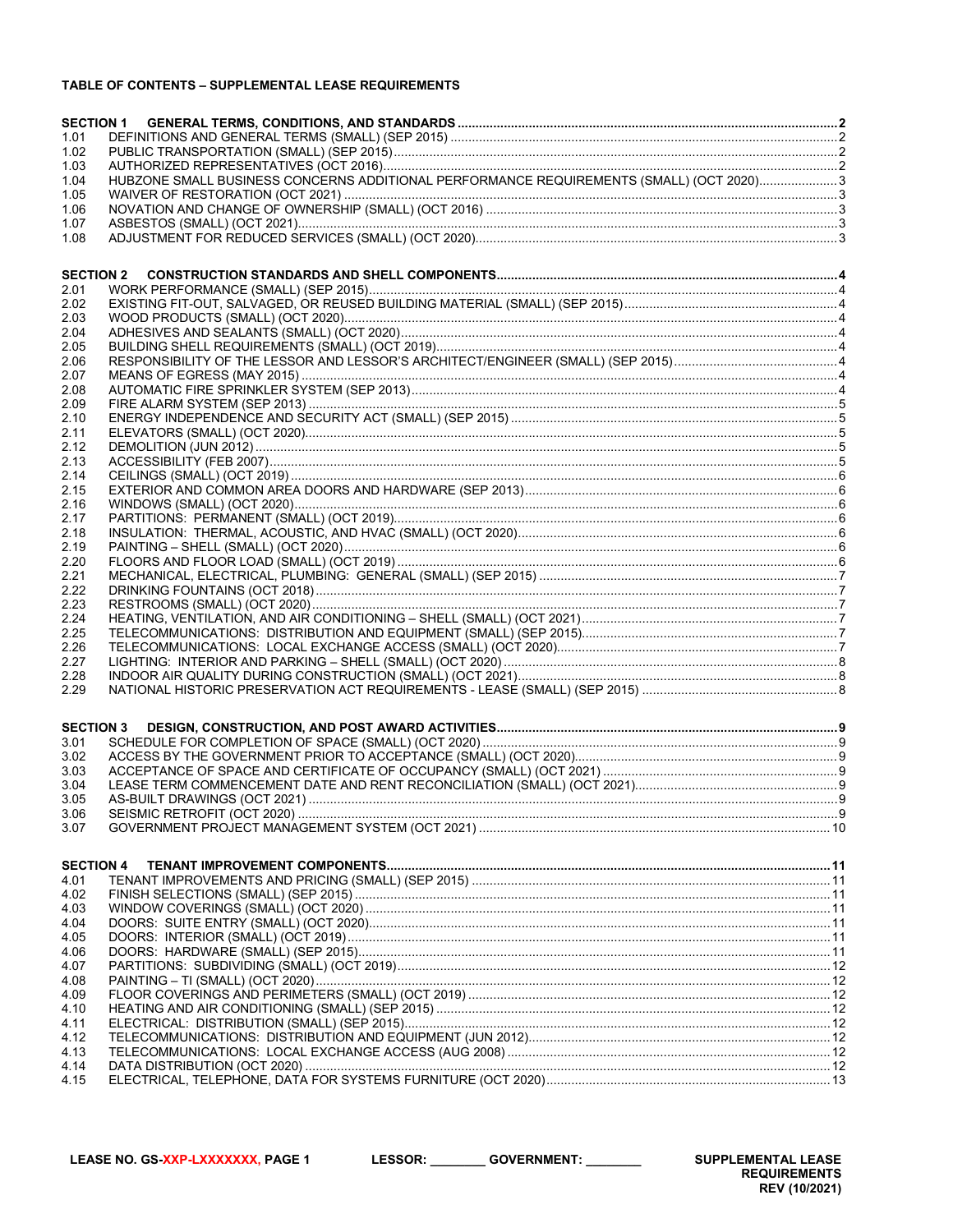| 4.16 |                  |  |
|------|------------------|--|
|      |                  |  |
| 5.01 |                  |  |
| 5.02 |                  |  |
| 5.03 |                  |  |
| 5.04 |                  |  |
| 5.05 |                  |  |
| 5.06 |                  |  |
| 5.07 |                  |  |
| 5.08 |                  |  |
| 5.09 |                  |  |
| 5.10 |                  |  |
| 5.11 |                  |  |
| 5.12 |                  |  |
| 5.13 |                  |  |
| 5.14 |                  |  |
|      |                  |  |
|      | <b>SECTION 6</b> |  |
| 6.01 |                  |  |
| 6.02 |                  |  |
| 6.03 |                  |  |

6.04 PROVISIONAL ACCEPTANCE (FEB 2021) [.......................................................................................................................................18](#page-17-4)

# <span id="page-1-0"></span>**SECTION 1 GENERAL TERMS, CONDITIONS, AND STANDARDS**

## <span id="page-1-1"></span>**1.01 DEFINITIONS AND GENERAL TERMS (SMALL) (SEP 2015)**

Unless otherwise specifically noted, all terms and conditions set forth in this Lease shall be interpreted by reference to the following definitions, standards, and formulas:

A. Common Area Factor (CAF). The Common Area Factor (CAF) is a conversion factor determined by the Building owner and applied by the owner to the ABOA SF to determine the RSF for the leased Space. The CAF is expressed as a percentage of the difference between the amount of rentable SF and ABOA SF, divided by the ABOA SF. For example 11,500 RSF and 10,000 ABOA SF will have a CAF of 15% [(11,500 RSF-10,000 ABOA SF)/10,000 ABOA SF]. For the purposes of this Lease, the CAF shall be determined in accordance with the applicable ANSI**/**BOMA standard for the type of space to which the CAF shall apply.

B. Rentable Space or Rentable Square Feet (RSF). Rentable Space is the area for which a tenant is charged rent. It is determined by the Building owner and may vary by city or by building within the same city. The Rentable Space may include a share of Building support/common areas such as elevator lobbies, Building corridors, and floor service areas. Floor service areas typically include restrooms, janitor rooms, telephone closets, electrical closets, and mechanical rooms. The Rentable Space does not include vertical building penetrations and their enclosing walls, such as stairs, elevator shafts, and vertical ducts. Rentable Square Feet is calculated using the following formula for each type of Space (e.g., office, warehouse, etc.) included in the Premises: ABOA SF of Space  $x$  (1 + CAF) = RSF.

Space. The Space shall refer to that part of the Premises to which the Government has exclusive use, such as Office Area, or other type of Space. Parking areas to which the Government has rights under this Lease are not included in the Space.

D. Office Area. For the purposes of this Lease, Space shall be measured in accordance with the standard (Z65.1-1996) provided by American National Standards Institute**/**Building Owners and Managers Association (ANSI**/**BOMA) for Office Area, which means "the area where a tenant normally houses personnel and/or furniture, for which a measurement is to be computed." References to ABOA mean ANSI**/**BOMA Office Area.

## <span id="page-1-2"></span>**1.02 PUBLIC TRANSPORTATION (SMALL) (SEP 2015)**

Public transportation (for example commuter rail, light rail, buses, or subway station) shall be located within the immediate vicinity of the Building, but generally not exceeding **XX**, as determined by the LCO.

## <span id="page-1-3"></span>**1.03 AUTHORIZED REPRESENTATIVES (OCT 2016)**

Signatories to this Lease shall have full authority to bind their respective principals with regard to all matters relating to this Lease. No other persons shall be understood to have any authority to bind their respective principals except to the extent that such authority may be explicitly delegated by notice to the other party, or to the extent that such authority is transferred by succession of interest. The Government shall have the right to substitute its Lease Contracting Officer (LCO) by notice without an express delegation by the prior LCO.

**LEASE NO. GS-XXP-LXXXXXXX, PAGE 2 LESSOR: \_\_\_\_\_\_\_\_ GOVERNMENT: \_\_\_\_\_\_\_\_ SUPPLEMENTAL LEASE**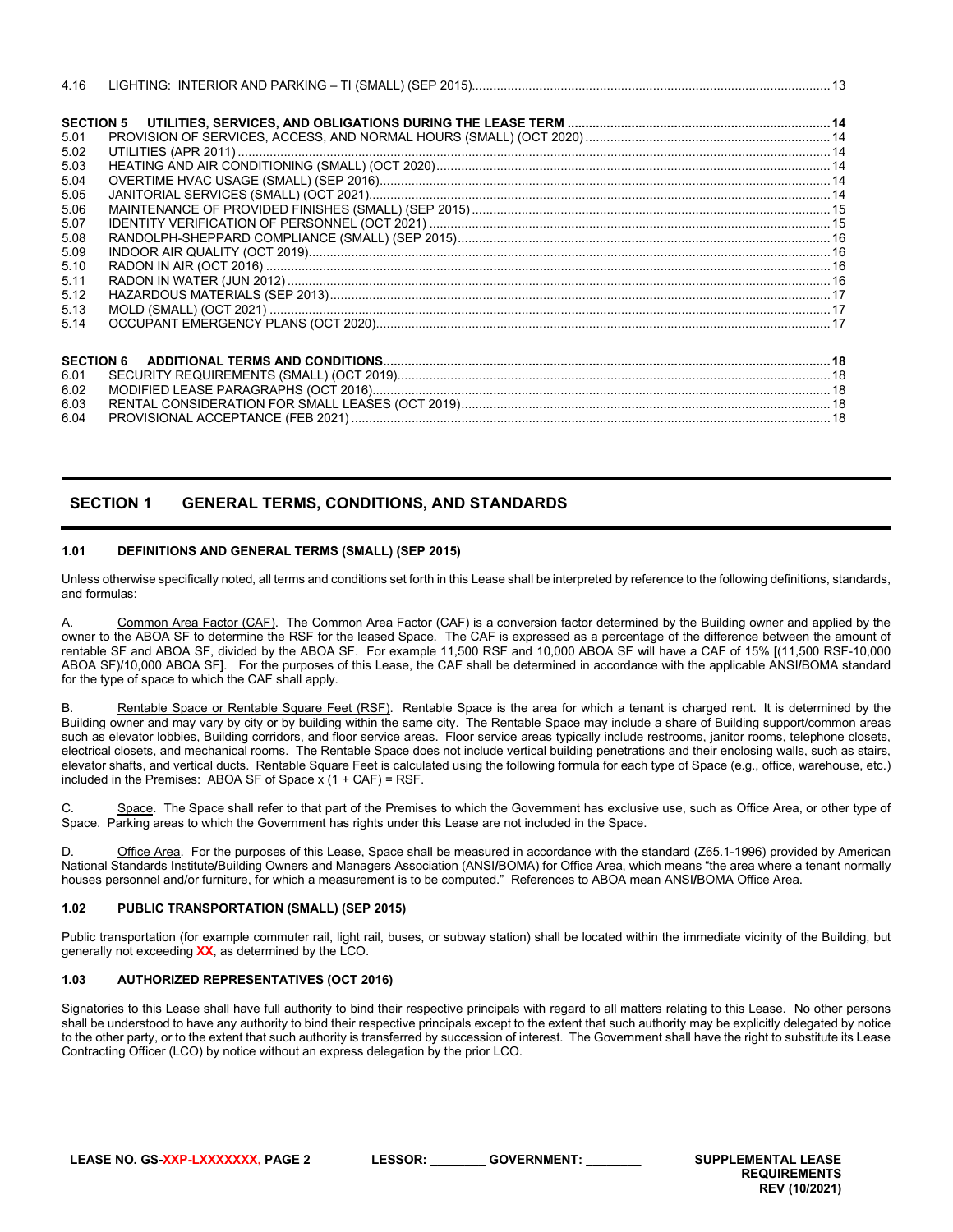## <span id="page-2-0"></span>**1.04 HUBZONE SMALL BUSINESS CONCERNS ADDITIONAL PERFORMANCE REQUIREMENTS (SMALL) (OCT 2020)**

If the Lessor is a qualified HUBZone small business concern (SBC) that did not waive the price evaluation preference then as required by 13 C.F.R. 126.700, the HUBZone SBC must spend at least 50% of the cost of the contract incurred for personnel on its own employees or employees of other qualified HUBZone SBC's and must meet the performance of the work requirements for subcontracting in 13 C.F.R. § 125.6(c). If the Lessor is a HUBZone joint venture, the aggregate of the qualified HUBZone SBC's to the joint venture, not each concern separately, must perform the applicable percentage of work required by this clause.

If the Lessor is a HUBZone small business concern (SBC) that did not waive the price evaluation preference, the Lessor shall provide a certification within 10 days after Lease award to the LCO (or representative designated by the LCO) that the Lessor was an eligible HUBZone SBC on the date of award. If it is determined within 20 days after award that a HUBZone SBC Offeror that has been awarded the Lease was not an eligible HUBZone SBC at the time of award, and the HUBZone SBC Lessor failed to provide the LCO with information regarding a change to its HUBZone eligibility prior to award, then the Lease shall be subject, at the LCO's discretion, to termination, and the Government will be relieved of all obligations to the Lessor in such an event and not be liable to the Lessor for any costs, claims, or damages of any nature whatsoever.

## <span id="page-2-1"></span>**1.05 WAIVER OF RESTORATION (OCT 2021)**

Lessor shall have no right to require the Government to restore the Premises upon expiration or earlier termination (full or partial) of the Lease, and waives all claims against the Government for:

a) waste, or,

b) damages or restoration arising from or related to:

(1) the Government's normal and customary use of the Premises during the term of the Lease (including any extensions thereof), as well as (2) any initial or subsequent alteration to the Premises regardless of whether such alterations are performed by the Lessor or by the Government.

At its sole option, the Government may abandon property in the Space following expiration or earlier termination (full or partial) of the Lease, in which case the property will become the property of the Lessor, and the Government will be relieved of any liability in connection therewith.

## <span id="page-2-2"></span>**1.06 NOVATION AND CHANGE OF OWNERSHIP (SMALL) (OCT 2016)**

Consistent with GSAM 570.115, in the event of a transfer of ownership of the leased premises or a change in the Lessor's legal name, FAR 42.12 applies.

## <span id="page-2-3"></span>**1.07 ASBESTOS (SMALL) (OCT 2021)**

The leased space shall be free of all asbestos containing materials, except undamaged asbestos flooring in the space or undamaged boiler or pipe insulation outside the space, in which case an asbestos management program conforming to Environmental Protection Agency guidance shall be implemented. The space shall be free of other hazardous materials and in compliance with applicable Federal, State, and local environmental laws and regulations. If asbestos abatement work is to be performed in the Space after occupancy, the Lessor shall provide relocation and submit to the Government documentation that the abatement was done in accordance with OSHA, EPA, DOT, state, and local regulations and guidance and that final clearance for re-occupancy was achieved.

## <span id="page-2-4"></span>**1.08 ADJUSTMENT FOR REDUCED SERVICES (SMALL) (OCT 2020)**

This Lease provides for normal hours of operation as outlined under Lease Paragraph 5.01, Provision of Services, Access, and Normal Hours (Small). In the event the Government requires the following normal hours of operations: [**XX** AM to **XX** PM, Monday through Friday, with the exception of Federal holidays], the rental rate and the base for operating cost adjustments will be reduced by \$**XX** per ABOA SF, adjusted to include any CPI adjustment as outlined under Lease paragraph entitled Operating Costs Adjustment. This reduction shall occur after the Government gives 30 calendar days' prior notice to the Lessor and shall continue in effect until the Lease expires or is terminated.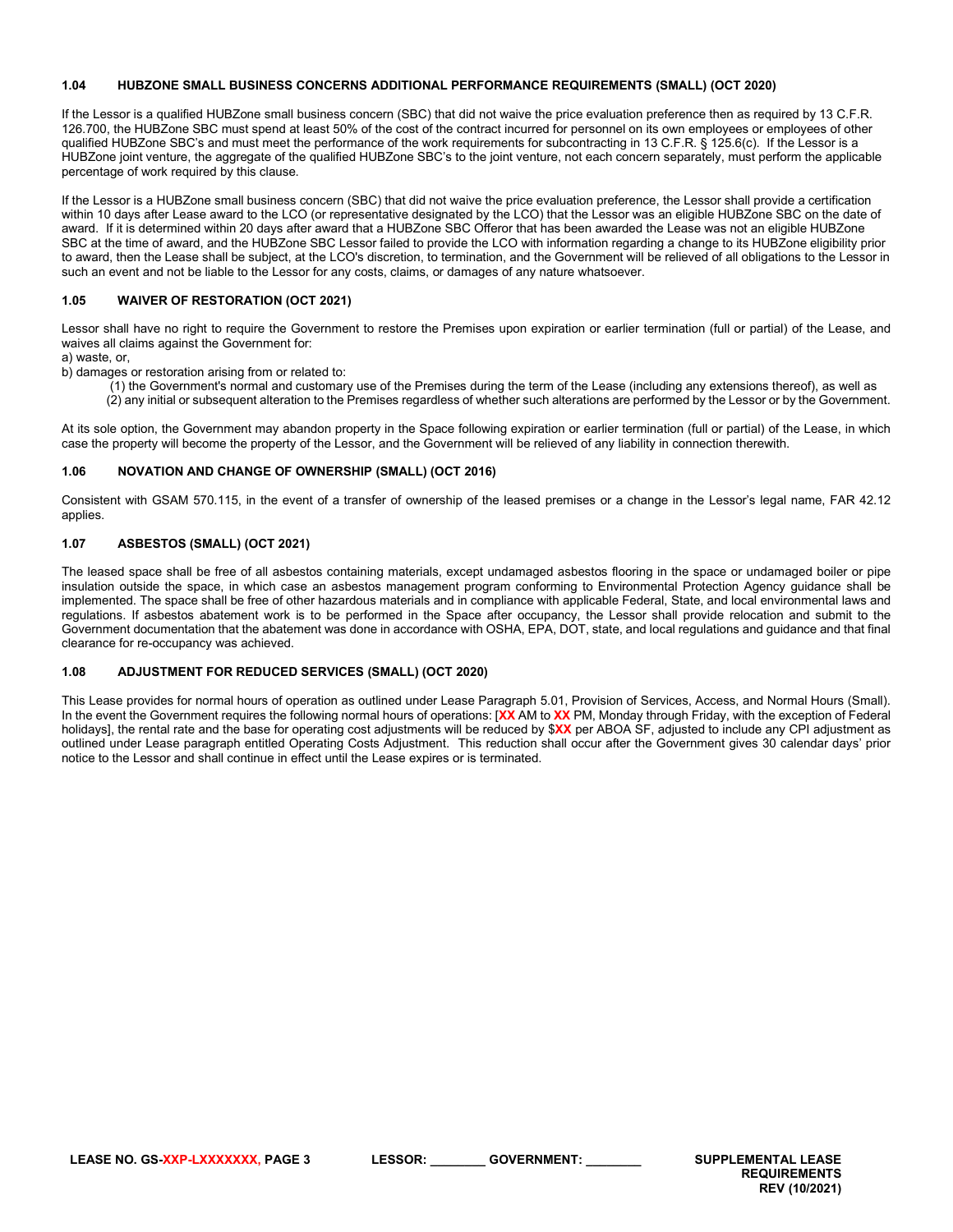# <span id="page-3-0"></span>**SECTION 2 CONSTRUCTION STANDARDS AND SHELL COMPONENTS**

#### <span id="page-3-1"></span>**2.01 WORK PERFORMANCE (SMALL) (SEP 2015)**

All work in performance of this Lease shall be done by skilled and licensed workers or mechanics and shall be acceptable to the LCO.

#### <span id="page-3-2"></span>**2.02 EXISTING FIT-OUT, SALVAGED, OR REUSED BUILDING MATERIAL (SMALL) (SEP 2015)**

The Lessor shall reuse items or materials in the construction phase of the project, as long as such meet the quality standards set forth by the Government in this Lease.

#### <span id="page-3-3"></span>**2.03 WOOD PRODUCTS (SMALL) (OCT 2020)**

For all new installations of wood products, the Lessor is encouraged to use independently certified forest products. Refer to the Forest Stewardship Council United States [\(HTTPS://US.FSC.ORG/EN-US\)](https://us.fsc.org/en-us), or the Sustainable Forestry Initiative [\(HTTP://WWW.SFIPROGRAM.ORG/\)](http://www.sfiprogram.org/). Particle board, strawboard, and plywood materials used shall be free of formaldehyde or sufficiently aged prior to use such that indoor air levels in the finished leased space shall not exceed 0.016 parts per million (ppm) of formaldehyde. All materials comprised of combustible substances, such as wood plywood and wood boards, shall be treated with fire retardant chemicals by a pressure impregnation process or other methods that treats the materials throughout as opposed to surface treatment.

#### <span id="page-3-4"></span>**2.04 ADHESIVES AND SEALANTS (SMALL) (OCT 2020)**

All adhesives employed on this project (including, but not limited to, adhesives for carpet, carpet tile, plastic laminate, wall coverings, adhesives for wood, or sealants) shall meet the requirements of the manufacturer of the products adhered or involved. The Lessor shall use adhesives and sealants with no heavy metals and that do not result in indoor air levels above 0.016 parts per million (ppm) of formaldehyde. Adhesives and other materials used for the installation of carpets shall be limited to those having a flash point of 140 degrees F or higher.

#### <span id="page-3-5"></span>**2.05 BUILDING SHELL REQUIREMENTS (SMALL) (OCT 2019)**

A. The Building Shell shall be designed, constructed, and maintained in accordance with the standards set forth herein and completed prior to acceptance of Space.

B. Base structure and Building enclosure components shall be complete. All common areas accessible by the Government, such as lobbies, fire egress corridors and stairwells, elevators, garages, and service areas, shall be complete. Restrooms shall be complete and operational. All newly installed Building shell components, including but not limited to, heating, ventilation, and air conditioning (HVAC), electrical, ceilings, sprinklers, etc., shall be furnished, installed, and coordinated with TIs. Circulation corridors are provided as part of the base Building only on multi-tenanted floors where the corridor is common to more than one tenant. On single tenant floors, only the fire egress corridor(s) necessary to meet code is provided as part of the shell.

C. The Building Shell rental rate shall also include, but is not limited to, insurance, taxes, lease commission and management, in addition to profit, reserve costs and loan financing for the Building.

## <span id="page-3-6"></span>**2.06 RESPONSIBILITY OF THE LESSOR AND LESSOR'S ARCHITECT/ENGINEER (SMALL) (SEP 2015)**

THE LESSOR REMAINS SOLELY RESPONSIBLE FOR DESIGNING, CONSTRUCTING, OPERATING, AND MAINTAINING THE LEASED PREMISES IN FULL ACCORDANCE WITH THE REQUIREMENTS OF THE LEASE. The Lessor shall, without additional compensation, correct or revise any errors or deficiencies in its designs, drawings, specifications, or other services, as noted by the Government's review or otherwise.

#### <span id="page-3-7"></span>**2.07 MEANS OF EGRESS (MAY 2015)**

Prior to occupancy, the Premises and any parking garage areas shall meet or will be upgraded to meet either the applicable egress requirements in the National Fire Protection Association, Life Safety Code (NFPA 101) or the International Code Council, International Building Code (IBC), each current as of the Lease Award Date, or use an alternative approach or method that achieves an equivalent level of safety deemed acceptable by the Government.

B. The Space shall have unrestricted access to a minimum of two remote exits on each floor of Government occupancy.

C. Interlocking or scissor stairs located on the floor(s) where Space is located shall only count as one exit stair.

D. A fire escape located on the floor(s) where Space is located shall not be counted as an approved exit stair.

E. Doors shall not be locked in the direction of egress unless equipped with special locking hardware in accordance with requirements of NFPA 101 or the IBC.

#### <span id="page-3-8"></span>**2.08 AUTOMATIC FIRE SPRINKLER SYSTEM (SEP 2013)**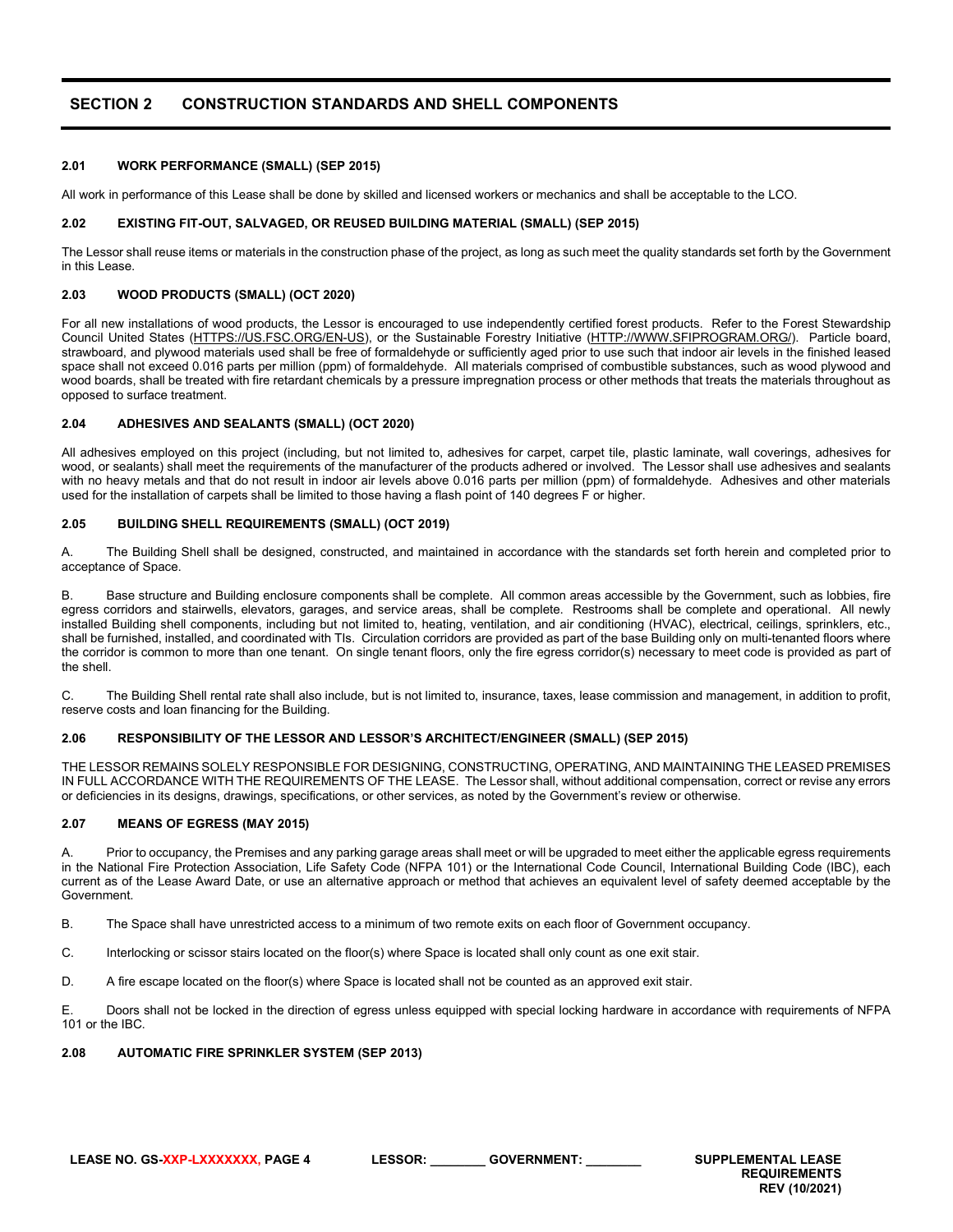Any portion of the Space located below-grade, including parking garage areas, and all areas in a Building referred to as "hazardous areas" (defined in National Fire Protection Association (NFPA) 101) that are located within the entire Building (including non-Government areas) shall be protected by an automatic fire sprinkler system or an equivalent level of safety.

B. For Buildings in which any portion of the Space is on or above the sixth floor, then, at a minimum, the Building up to and including the highest floor of Government occupancy shall be protected by an automatic fire sprinkler system or an equivalent level of safety.

C. For Buildings in which any portion of the Space is on or above the sixth floor, and lease of the Space will result, either individually or in combination with other Government Leases in the Building, in the Government leasing 35,000 or more ANSI/BOMA Office Area SF of Space in the Building, then the entire Building shall be protected throughout by an automatic fire sprinkler system or an equivalent level of safety.

D. Automatic fire sprinkler system(s) shall be installed in accordance with the requirements of NFPA 13, Standard for the Installation of Sprinkler Systems that was in effect on the actual date of installation*.*

E. Automatic fire sprinkler system(s) shall be maintained in accordance with the requirements of NFPA 25, Standard for the Inspection, Testing, and Maintenance of Water-based Fire Protection Systems (current as of the Lease Award Date).

F. "Equivalent level of safety" means an alternative design or system (which may include automatic fire sprinkler systems), based upon fire protection engineering analysis, which achieves a level of safety equal to or greater than that provided by automatic fire sprinkler systems.

## <span id="page-4-0"></span>**2.09 FIRE ALARM SYSTEM (SEP 2013)**

A. A Building-wide fire alarm system shall be installed in the entire Building in which any portion of the Space is located on the  $3<sup>rd</sup>$  floor or higher.

B. The fire alarm system shall be installed in accordance with the requirements of NFPA 72, National Fire Alarm and Signaling Code, that was in effect on the actual date of installation.

C. The fire alarm system shall be maintained in accordance with the requirements of NFPA 72, National Fire Alarm and Signaling Code (current as of the Lease Award Date).

D. The fire alarm system shall transmit all fire alarm signals to the local fire department via any of the following means: directly to the local fire department, to the (911) public communications center, to a central station, to a remote supervising station, or to a proprietary supervising station.

E. If the Building's fire alarm control unit is over 25 years old as of the date of award of this Lease, Lessor shall install a new fire alarm system in accordance with the requirements of NFPA 72, National Fire Alarm and Signaling Code (current as of the Lease Award Date), prior to Government acceptance and occupancy of the Space.

## <span id="page-4-1"></span>**2.10 ENERGY INDEPENDENCE AND SECURITY ACT (SMALL) (SEP 2015)**

A. The Lessor shall either earn the ENERGY STAR® Label or complete all cost effective energy efficiency and conservation improvements, agreed to by Lessor prior to acceptance of the Space (or not later than one year after the Lease Award Date of a succeeding or superseding Lease).

## <span id="page-4-2"></span>**2.11 ELEVATORS (SMALL) (OCT 2020)**

A. The Lessor shall provide suitable passenger elevator and, when required by the Government, freight elevator service to any of the Premises not having ground level access. Service shall be available during the normal hours of operation specified in the in this Lease

Code: Elevators shall conform to the requirements of the American Society of Mechanical Engineers ASME A17.1/CSA B44, Safety Code for Elevators and Escalators that were in effect based on the elevator installation date code year. Elevators shall be provided with Phase I emergency recall operation and Phase II emergency in-car operation in accordance with ASME A17.1/CSA B44. Fire alarm initiating devices (e.g., smoke detectors) used to initiate Phase I emergency recall operation shall be installed in accordance with the requirements of NFPA 72, National Fire Alarm and Signaling Code. The elevators shall be inspected and maintained in accordance with the current edition of the ASME A17.2, Inspector's Manual for Elevators. Except for the reference to ASME A17.1 in ABAAS, Section F105.2.2, all elevators must meet ABAAS requirements for accessibility in Sections 407, 408, and 409 of ABAAS.

Safety Systems: Elevators shall be equipped with telephones or other two-way emergency communication systems. The system used shall be marked and shall reach an emergency communication location staffed 24 hours per day, 7 days per week.

# <span id="page-4-3"></span>**2.12 DEMOLITION (JUN 2012)**

The Lessor shall remove existing abandoned electric, telephone, and data cabling and devices, as well as any other improvements or fixtures in place to accommodate the Government's requirements. Any demolition of existing improvements that is necessary to satisfy the Government's layout shall be done at the Lessor's expense.

# <span id="page-4-4"></span>**2.13 ACCESSIBILITY (FEB 2007)**

The Building, leased Space, and areas serving the leased Space shall be accessible to persons with disabilities in accordance with the Architectural Barriers Act Accessibility Standard (ABAAS), Appendices C and D to 36 CFR Part 1191 (ABA Chapters 1 and 2, and Chapters 3 through 10). To the extent the standard referenced in the preceding sentence conflicts with local accessibility requirements, the more stringent shall apply.

**LEASE NO. GS-XXP-LXXXXXXX, PAGE 5 LESSOR: \_\_\_\_\_\_\_\_ GOVERNMENT: \_\_\_\_\_\_\_\_ SUPPLEMENTAL LEASE**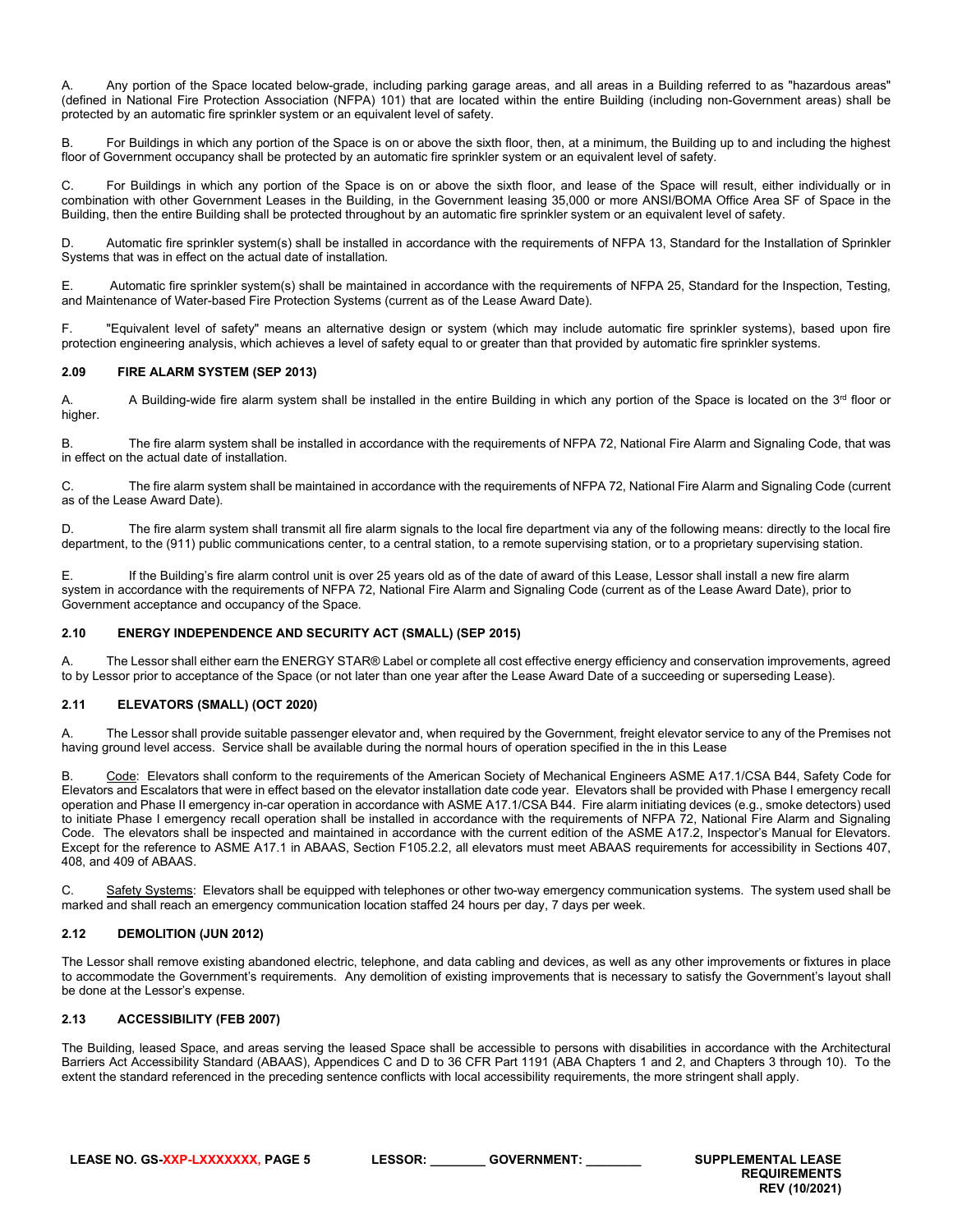## <span id="page-5-0"></span>**2.14 CEILINGS (SMALL) (OCT 2019)**

A complete acoustical ceiling system (which includes grid and lay-in tiles or other Building standard ceiling system as approved by the LCO) throughout the Premises and all common areas accessible to Government tenants shall be required. The acoustical ceiling system shall be furnished, installed, and coordinated with TIs.

Ceilings shall be uniform in color and appearance throughout the Space, with no obvious damage to tiles or grid.

## <span id="page-5-1"></span>**2.15 EXTERIOR AND COMMON AREA DOORS AND HARDWARE (SEP 2013)**

A. Exterior Building doors and doors necessary to the lobbies, common areas, and core areas shall be required. This does not include suite entry or interior doors specific to TIs.

B. Exterior doors shall be weather tight and shall open outward. Hinges, pivots, and pins shall be installed in a manner which prevents removal when the door is closed and locked. These doors shall have a minimum clear opening of 32" clear wide x 80" high (per leaf). Doors shall be heavy duty, flush, 1) hollow steel construction, 2) solid core wood, or 3) insulated tempered glass. As a minimum requirement, hollow steel doors shall be fully insulated, flush, #16-gauge hollow steel. Solid-core wood doors and hollow steel doors shall be at least 1-3/4 inches thick. Door assemblies shall be of durable finish and shall have an aesthetically pleasing appearance acceptable to the LCO. The opening dimensions and operations shall conform to the governing building, fire safety, accessibility, and energy codes and/or requirements. Fire door assemblies shall be listed and labeled. Labels on fire door assemblies shall be maintained in a legible condition. Fire door assemblies and their accompanying hardware, including frames and closing devices shall be installed in accordance with the requirements of NFPA 80, Standard for Fire Doors and Other Opening Protectives.

C. Exterior doors and all common area doors shall have door handles or door pulls with heavyweight hinges. All doors shall have corresponding doorstops (wall or floor mounted) and silencers. All public use doors and restroom doors shall be equipped with kick plates. All doors shall have automatic door closers. All Building exterior doors shall have locking devices installed to reasonably deter unauthorized entry.

## <span id="page-5-2"></span>**2.16 WINDOWS (SMALL) (OCT 2020)**

All exterior window assemblies shall be locked, weather resistant and water tight. Windows intended for use as a secondary means of egress must be openable from the egress side (e.g., inside) of the Building without the use of a key, tool, or special knowledge or effort for operation from the egress side.

## <span id="page-5-3"></span>**2.17 PARTITIONS: PERMANENT (SMALL) (OCT 2019)**

Permanent partitions shall extend from the structural floor slab to the structural ceiling slab, surrounding the Space, stairs, corridors, elevator shafts, restrooms, all columns, and janitor closets They shall have a flame spread rating of 25 or less and a smoke development rating of 450 or less (ASTM E-84). Stairs, elevators, and other floor openings shall be enclosed by partitions and shall have the fire resistance required by the applicable building code, fire code and ordinances adopted by the jurisdiction in which the Building is located (such as the International Building Code, etc.) current as of the Lease Award Date.

## <span id="page-5-4"></span>**2.18 INSULATION: THERMAL, ACOUSTIC, AND HVAC (SMALL) (OCT 2020)**

A. No insulation installed with this project shall be material manufactured using chlorofluorocarbons (CFCs), nor shall CFCs be used in the installation of the product.

B. All insulation containing fibrous materials exposed to air flow shall be rated for that exposure or shall be encapsulated.

C. Insulating properties for all materials shall meet or exceed applicable industry standards. Polystyrene products shall meet American Society for Testing and Materials (ASTM) C578 91.

D. All insulation shall contain low emitting volatiles and not result in indoor air levels above 0.016 parts per million (ppm) of formaldehyde.

E. The maximum flame spread and smoke developed index for insulation shall meet the requirements of the applicable local codes and ordinances (current as of the Lease Award Date) adopted by the jurisdiction in which the Building is located.

## <span id="page-5-5"></span>**2.19 PAINTING – SHELL (SMALL) (OCT 2020)**

The Lessor shall bear the expense for all painting associated with the Building shell, including all common areas. Exterior perimeter walls and interior core walls within the Space shall be spackled and prime painted. If any Building shell areas are already painted prior to TIs, then the Lessor shall repaint, at the Lessor's expense, as necessary during TIs.

## <span id="page-5-6"></span>**2.20 FLOORS AND FLOOR LOAD (SMALL) (OCT 2019)**

A. All adjoining floor areas shall be of a common level.

B. Under-floor surfaces shall be smooth and level. Office areas shall have a minimum live load capacity of 50 pounds per ABOA SF plus 20 pounds per ABOA SF for moveable partitions. Storage areas shall have a minimum live load capacity of 100 pounds per ABOA SF, including moveable partitions. Lessor may be required to provide a report by a registered structural engineer showing the floor load capacity, at the Lessor's expense. Calculations and structural drawings may also be required.

**LEASE NO. GS-XXP-LXXXXXXX, PAGE 6 LESSOR: \_\_\_\_\_\_\_\_ GOVERNMENT: \_\_\_\_\_\_\_\_ SUPPLEMENTAL LEASE**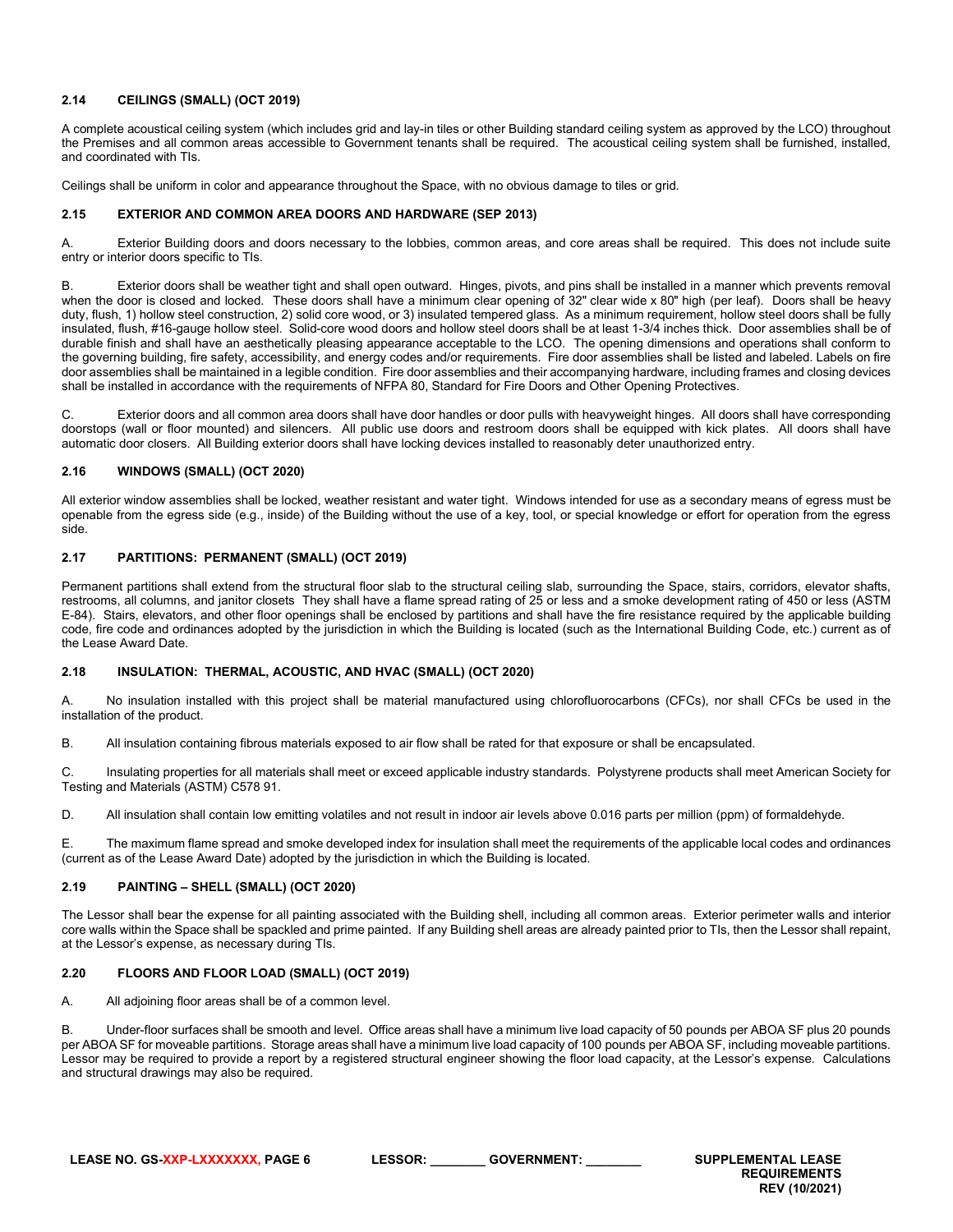## <span id="page-6-0"></span>**2.21 MECHANICAL, ELECTRICAL, PLUMBING: GENERAL (SMALL) (SEP 2015)**

A. The Lessor shall be responsible for meeting the applicable requirements of all federal, state, and local codes and ordinances. When codes conflict, the more stringent standard shall apply.

B. The Lessor shall provide and operate all Building equipment and systems in accordance with applicable technical publications, manuals, and standard procedures.

C. Convenience outlets shall be installed in accordance with NFPA Standard 70, National Electrical Code, or local code, whichever is more stringent. The Lessor shall provide duplex utility outlets in restrooms, corridors, and dispensing areas.

## <span id="page-6-1"></span>**2.22 DRINKING FO**U**NTAINS (OCT 2018)**

On each floor of Government-occupied Space, the Lessor shall provide a minimum of two drinking fountains with chilled potable water within 200 feet of travel from any Government-occupied area on the floor. The fountains shall comply with Section F211 of the Architectural Barriers Act Accessibility Standard. Potable is defined as water meeting current EPA primary drinking water standards or more stringent, applicable state or local regulations. The Lessor shall serve as first responder to any occupant complaints about drinking water. The Lessor shall promptly investigate any such complaints and implement the necessary controls to address the complaints and maintain potable water conditions.

## <span id="page-6-2"></span>**2.23 RESTROOMS (SMALL) (OCT 2020)**

A. Separate restroom facilities for men and women shall be provided in accordance with local code or ordinances, on each floor occupied by the Government in the Building. The facilities shall be located so that employees will not be required to travel more than 200 feet, on one floor to reach the restrooms. Each restroom shall have sufficient water closets enclosed with modern stall partitions and doors, urinals (in men's room), and hot (set in accordance with applicable building codes) and cold water. Water closets and urinals shall not be visible when the exterior door is open.

B. Restrooms must meet ABAAS requirements as stated under this Lease.

## <span id="page-6-3"></span>**2.24 HEATING, VENTILATION, AND AIR CONDITIONING – SHELL (SMALL) (OCT 2021)**

Central HVAC systems shall be installed and operational, including, as appropriate, main and branch lines, VAV boxes, dampers, flex ducts, and diffusers, for an open office layout, including all Building common areas. Systems shall be designed with sufficient systems capacity to meet all requirements in this Lease; equipment shall be concealed. Areas having excessive heat gain or heat loss, or affected by solar radiation at different times of the day, shall be independently controlled.

Any ductwork to be reused and/or to remain in place shall be cleaned, tested, and demonstrated to be clean in accordance with the standards set forth by NADCA. The cleaning, testing, and demonstration shall occur immediately prior to Government occupancy to avoid contamination from construction dust and other airborne particulates.

During working hours in periods of heating and cooling, ventilation shall be provided in accordance with the American National Standards Institute, American Society of Heating, Refrigeration and Air-Conditioning Engineers (ANSI/ASHRAE) Standard 62.1, Ventilation for Acceptable Indoor Air Quality that corresponds with how the HVAC system was design to perform. At a minimum, Lessor must meet ASHRAE Standard 62.1-2004.

Heating and air-conditioning air distribution systems (air handling units, VAV boxes, fan coil units, etc.) for the Space shall be equipped with particulate matter air filters that meet the Minimum Efficiency Reporting Value (MERV) specified in the ANSI/ASHRAE Standard 62.1 version referenced in the subparagraph above. Locations that do not meet the EPA National Ambient Air Quality Standards (NAAQS) for particulates (PM 10 or PM 2.5) must be equipped with additional filtration on outdoor air intakes as required in ANSI/ASHRAE Standard 62.1. NAAQS information can be found at [HTTPS://WWW.EPA.GOV/GREEN-BOOK.](https://www.epa.gov/green-book)

For all refrigerant-containing equipment with over 50 pounds of ozone-depleting substances (including chlorofluorocarbons- CFCs or hydrochlorofluorocarbons- HCFCs), the Lessor shall comply with the U.S. Environmental Protection Agency (EPA)'s Significant New Alternative Policy (SNAP) Program for acceptable substitutes and alternatives to ozone-depleting substances when equipment is replaced, comes to its end of useful life, or when newly purchased. Upon request, the Lessor must provide to the Government the type of refrigerant used in chillers and HVAC systems, and the date by which the Lessor plans to replace ozone depleting substances with acceptable refrigerant substitutes in accordance with EPA's SNAP program.

## <span id="page-6-4"></span>**2.25 TELECOMMUNICATIONS: DISTRIBUTION AND EQUIPMENT (SMALL) (SEP 2015)**

A. Building telecommunication rooms must be completed, operational, and ready for use by Government's telecommunications provider. The telephone closets shall be equipped with deadlocking latch bolt and include a telephone backboard.

B. Telecommunications switch rooms, wire closets, and related spaces shall meet applicable Telecommunications Industry Association (TIA), Electronic Industries Alliance (EIA) and NFPA standards. Bonding and grounding shall be in accordance with NFPA Standard 70, NEC National Electrical Code, and other applicable NFPA standards and/or local code requirements.

# <span id="page-6-5"></span>**2.26 TELECOMMUNICATIONS: LOCAL EXCHANGE ACCESS (SMALL) (OCT 2020)**

A. The Government may elect to contract its own telecommunications service in the Space.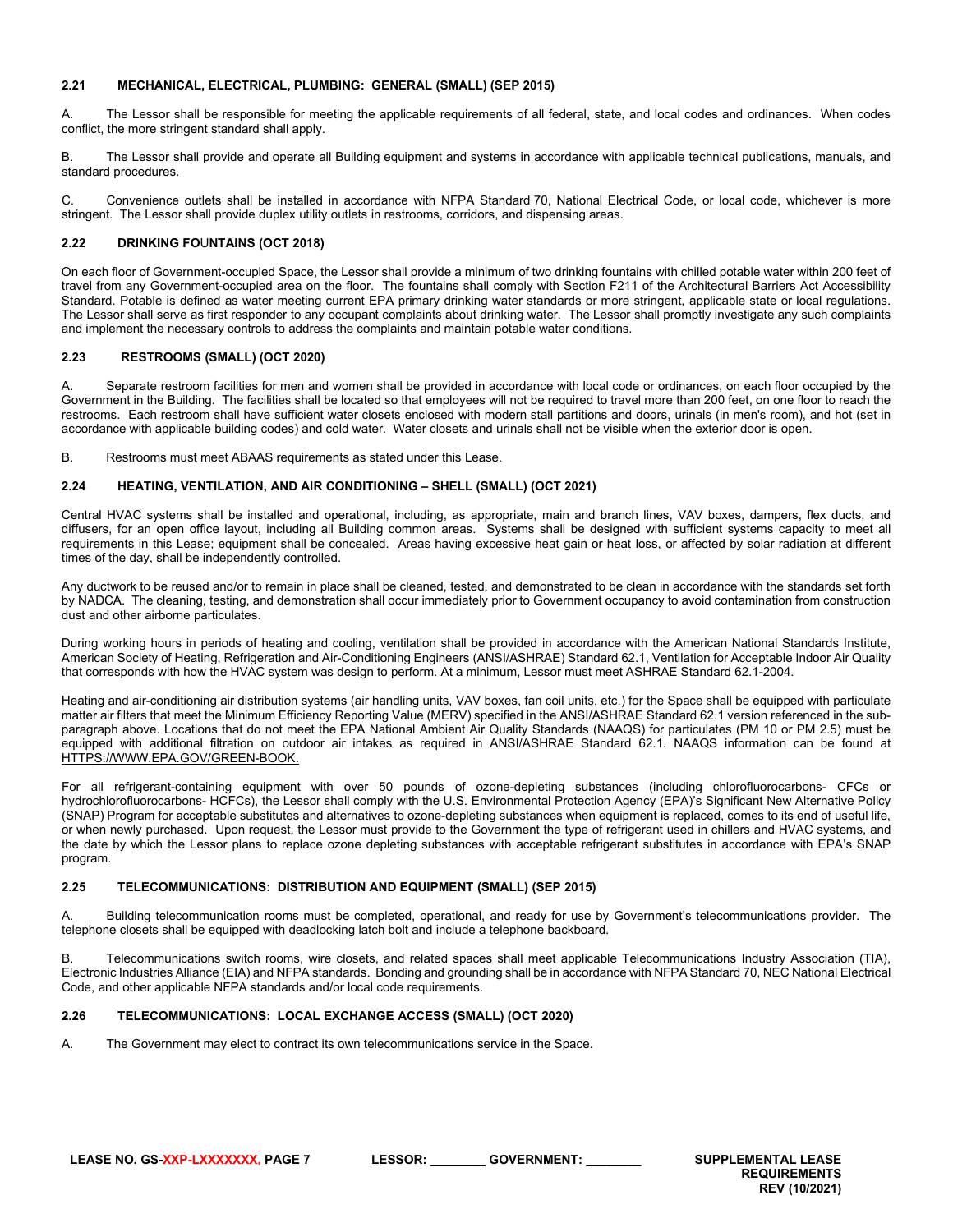B. The Lessor shall allow the Government's designated telecommunications providers access to utilize existing Building wiring to connect its services to the Government's Space, or, if existing Building wiring is insufficient, the Lessor shall provide access from the point of entry into the Building to the Government's floor Space, subject to any inherent limitations in the pathway involved.

C. The Lessor shall allow the Government's designated telecommunications providers to affix telecommunications antennas to roof, parapet, or Building envelope (access from the antennas to the Premises shall be provided) and to affix transmission devices in appropriate common areas so as to allow the use of cellular telephones and other emerging technologies.

# <span id="page-7-0"></span>**2.27 LIGHTING: INTERIOR AND PARKING – SHELL (SMALL) (OCT 2020)**

NOTE: FOR PRICING ESTIMATING PURPOSES, FIXTURES WILL BE INSTALLED AT THE AVERAGE RATIO OF 1 FIXTURE PER 80 ABOA SF.

A. INTERIOR FIXTURES**:** Light fixtures (and associated ballasts or drivers) shall be installed as either ceiling grid or pendant mounted for an open-office plan. Ceiling grid fixtures shall be either 2' wide by 4' long or 2' wide by 2' long. Lessor shall provide, as part of Shell Rent, a minimum overall lighting fixture efficiency of 85 percent. Lamps shall maintain a uniform color level throughout the lease term.

B. LIGHTING LEVELS**:** Fixtures shall have a minimum of two tubes and shall provide 50 foot-candles at desktop level (30" above finished floor) with a maximum uniformity ratio of 1.5:1. Lessor shall provide, as part of Shell Rent, 10 average foot-candles in all other Building areas within the Premises with a uniformity ratio of 4:1. Emergency egress lighting levels shall be provided in accordance with the local applicable building codes (but not less than 1 foot-candle) by either an onsite emergency generator or fixture mounted battery packs.

C. POWER DENSITY: The maximum fixture power density shall not exceed 1.4 watts per ABOA SF.

D. BUILDING PERIMETER: Exterior parking areas, vehicle driveways, pedestrian walks, and the Building perimeter lighting levels shall be designed per Illuminating Engineering Society (IES) standards. Provide 5 foot-candles for doorway areas, 3 foot-candles for transition areas and at least 1 footcandle at the surface throughout the parking lot. Parking lot fixtures shall provide a maximum to minimum uniformity ratio of 15:1 and a maximum to average uniformity ratio of 4:1..

E. PARKING STRUCTURES: The minimum illuminance level for parking structures is 5 foot-candles as measured on the floor with a uniformity ratio of 10:1.

F. EXTERIOR POWER BACKUP**:** Exterior egress, walkway, parking lot, and parking structure lighting must have emergency power backup to provide for safe evacuation of the Building.

G. VIDEO SURVEILLANCE SYSTEM (VSS): Lighting shall be provided in such a manner to adequately support VSS operations, and not limit or preclude adequate fields of view.

## <span id="page-7-1"></span>**2.28 INDOOR AIR QUALITY DURING CONSTRUCTION (SMALL) (OCT 2021)**

A. All safety data sheets (SDS) shall comply with Occupational Safety and Health Administration (OSHA) requirements for the Globally Harmonized System of Classification and Labeling of Chemicals (GHS). The Lessor and its agents shall comply with all recommended measures in the MSDS to protect the health and safety of personnel.

B. Where demolition or construction work occurs adjacent to occupied Space, the Lessor shall erect appropriate barriers (noise, dust, odor, etc.) and take necessary steps to minimize interference with the occupants. This includes maintaining acceptable temperature, humidity, and ventilation in the occupied areas during window removal, window replacement, or similar types of work.

C. The Lessor shall sufficiently flush-out or ventilate the area(s) following construction and prior to occupancy in order to remove any detectable odors or visible dust related to the work.

## <span id="page-7-2"></span>**2.29 NATIONAL HISTORIC PRESERVATION ACT REQUIREMENTS - LEASE (SMALL) (SEP 2015)**

A. Where a Memorandum of Agreement or other pre-award agreement concluding the Section 106 consultation includes mitigation, design review or other continuing responsibilities of the Government, Lessor must allow the Government access to the Property to carry out compliance activities. For Tenant Improvements and other tenant-driven alterations within an existing historic building, that could affect historic properties, compliance also may require on-going design review. In these instances, Lessor will be required to retain, at its sole cost and expense, the services of a preservation architect who meets or exceeds the *Secretary of the Interior's Professional Qualifications Standards for Historic Architecture*, as amended and annotated and previously published in the Code of Federal Regulations, 36 C.F.R. part 61, and the *GSA Qualifications Standards for Preservation Architects*. These standards are available at: [HTTP://WWW.GSA.GOV/HISTORICPRESERVATION>](http://www.gsa.gov/historicpreservation)Project Management Tools> Qualification Requirements for Preservation Architects. The preservation architect will be responsible for developing preservation design solutions and project documentation required for review by the Government, the State Historic Preservation Officer (SHPO), the Tribal Historic Preservation Officer (THPO), if applicable, and other consulting parties in accordance with Section 106. For Tenant Improvements and other tenant-driven alterations within an existing historic building, the preservation architect must develop context-sensitive design options consistent with the *Secretary of the Interior's Standards for the Treatment of Historic Properties*.

The costs for development of design alternatives and review submittals for work required under the Lease are the sole responsibility of Lessor. In addition, building shell costs relating to such design alternatives are the sole responsibility of Lessor and must be included in the shell rent

**LEASE NO. GS-XXP-LXXXXXXX, PAGE 8 LESSOR: \_\_\_\_\_\_\_\_ GOVERNMENT: \_\_\_\_\_\_\_\_ SUPPLEMENTAL LEASE**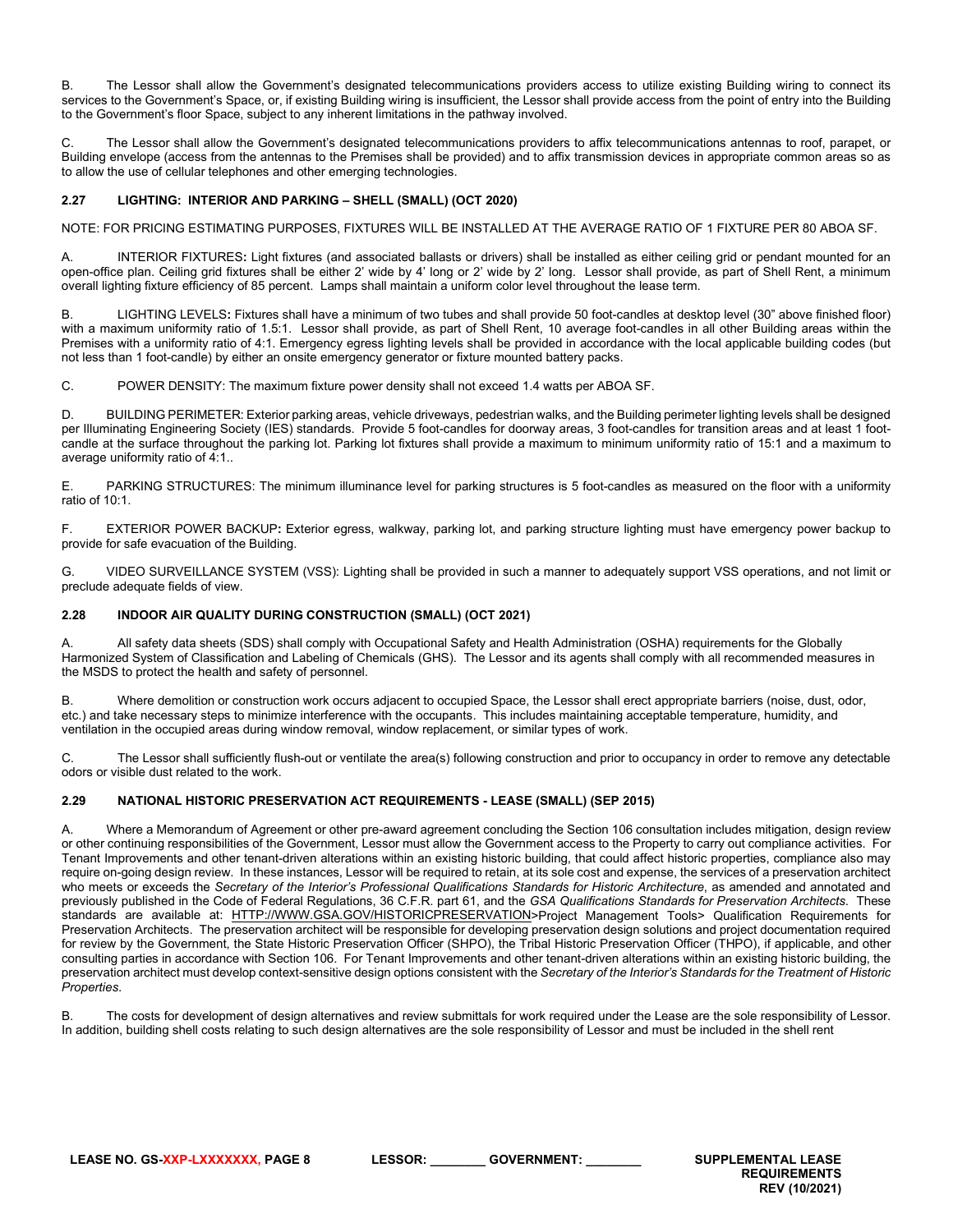# <span id="page-8-0"></span>**SECTION 3 DESIGN, CONSTRUCTION, AND POST AWARD ACTIVITIES**

## <span id="page-8-1"></span>**3.01 SCHEDULE FOR COMPLETION OF SPACE (SMALL) (OCT 2020)**

Design and construction activities for the Space shall commence upon Lease award. The Lessor shall schedule the following activities to achieve timely completion of the work required by this Lease:

A. Design Intent Drawings. The Lessor shall prepare and deliver to the Government, as part of the shell cost, design intent drawings (DIDs) meeting all requirements set forth in the Lease within 10 Working Days of the Lease Award Date. The Government shall respond within 10 Working Days of receipt of the DIDs by either issuing a Notice to Proceed or providing notice indicating the manner in which the DIDs do not meet all requirements of the Lease. If the DIDs do not conform to the Lease requirements, the Lessor shall revise and resubmit the DIDs within 3 Working Days. The Lessor shall be responsible for delays to Acceptance of the Premises attributable to the Lessor's failure to prepare DIDs conforming to the Lease requirements.

B. Notice to Proceed (NTP). If the DIDs conform to the Lease requirements, the Government shall issue NTP; however, the Government shall not be obligated to issue a NTP less than 10 Working Days from receipt of DIDs, as originally submitted or revised. Issuance of NTP shall not be construed as a waiver of any requirement set forth in this Lease.

C. Construction Schedule. The Lessor shall complete all required build-out conforming to the Lease and approved DIDs within 40 Working Days of issuance of NTP.

## <span id="page-8-2"></span>**3.02 ACCESS BY THE GOVERNMENT PRIOR TO ACCEPTANCE (SMALL) (OCT 2020)**

Subject to the Lessor's permission, which shall not be unreasonably withheld, the Government or its contractors shall have access to the Premises prior to acceptance of the Space to prepare the Space for occupancy. If the work to be completed by the Government is a prerequisite for the issuance of a Certificate of Occupancy, or its equivalent, the Government shall be entitled to at least 10 Working Days to complete work by its own contractors.

## <span id="page-8-3"></span>**3.03 ACCEPTANCE OF SPACE AND CERTIFICATE OF OCCUPANCY (SMALL) (OCT 2021)**

A. The Government shall accept the Space only if the construction of Building shell and TIs, as applicable, conforming to this Lease and any layout drawings is substantially complete, as determined by the Lease Contracting Officer, and a Certificate of Occupancy (C of O) has been issued. The Space shall be considered substantially complete only if the Space may be used for its intended purpose and completion of remaining work will not interfere unreasonably with the Government's enjoyment of the Space.

B. The Lessor shall provide a valid C of O, issued by the local jurisdiction, for the intended use of the Government. If the local jurisdiction does not issue C of O's or if the C of O is not available, the Lessor may satisfy this condition by providing a report prepared by a licensed fire protection engineer that indicates the Space and Building are compliant with all applicable local codes and ordinances and all fire protection and life safety-related requirements of this Lease.

C. If applicable, upon acceptance of the Space, the Government will issue lump sum payment to the Lessor after substantial completion, in accordance with invoicing procedures outlined under any lease amendment(s) authorizing such lump sum payment. The Government shall not issue this payment in increments or as partial payments.

## <span id="page-8-4"></span>**3.04 LEASE TERM COMMENCEMENT DATE AND RENT RECONCILIATION (SMALL) (OCT 2021)**

The Lease Term Commencement Date, and final measurement verification of the Space, shall be memorialized by Lease Amendment.

## <span id="page-8-5"></span>**3.05 AS-BUILT DRAWINGS (OCT 2021)**

Not later than **XX** days after the acceptance of the Space, the Lessor, at Lessor's expense, shall furnish to the Government a complete set of Computer Aided Design (CAD) files of as-built floor plans showing the Space under Lease, as well as corridors, stairways, and core areas. As-built drawings shall include those for Civil, Architectural, Mechanical, Electrical, and Plumbing features, including, but not limited to, those for IT, Communications, Security, and Fire Protection. The plans shall have been generated by a CAD program which is compatible with the latest release of AutoCAD. The required file extension is ".DWG." Clean and purged files shall be submitted in a digital format. They shall be labeled with Building name, address, list of drawing(s), date of the drawing(s), and Lessor's architect and architect's phone number.

## <span id="page-8-6"></span>**3.06 SEISMIC RETROFIT (OCT 2020)**

The following requirements apply to Leases requiring seismic retrofit:

A. The Lessor shall provide a final construction schedule, all final design and construction documents for the seismic retrofit, including structural calculations, drawings, and specifications to the Government for review and approval prior to the start of construction. When required by local building code, a geotechnical report shall be made available to the Government.

B. The Lessor's registered civil or structural engineer shall perform special inspections to meet the requirements of Chapter 17 of the International Building Code (IBC).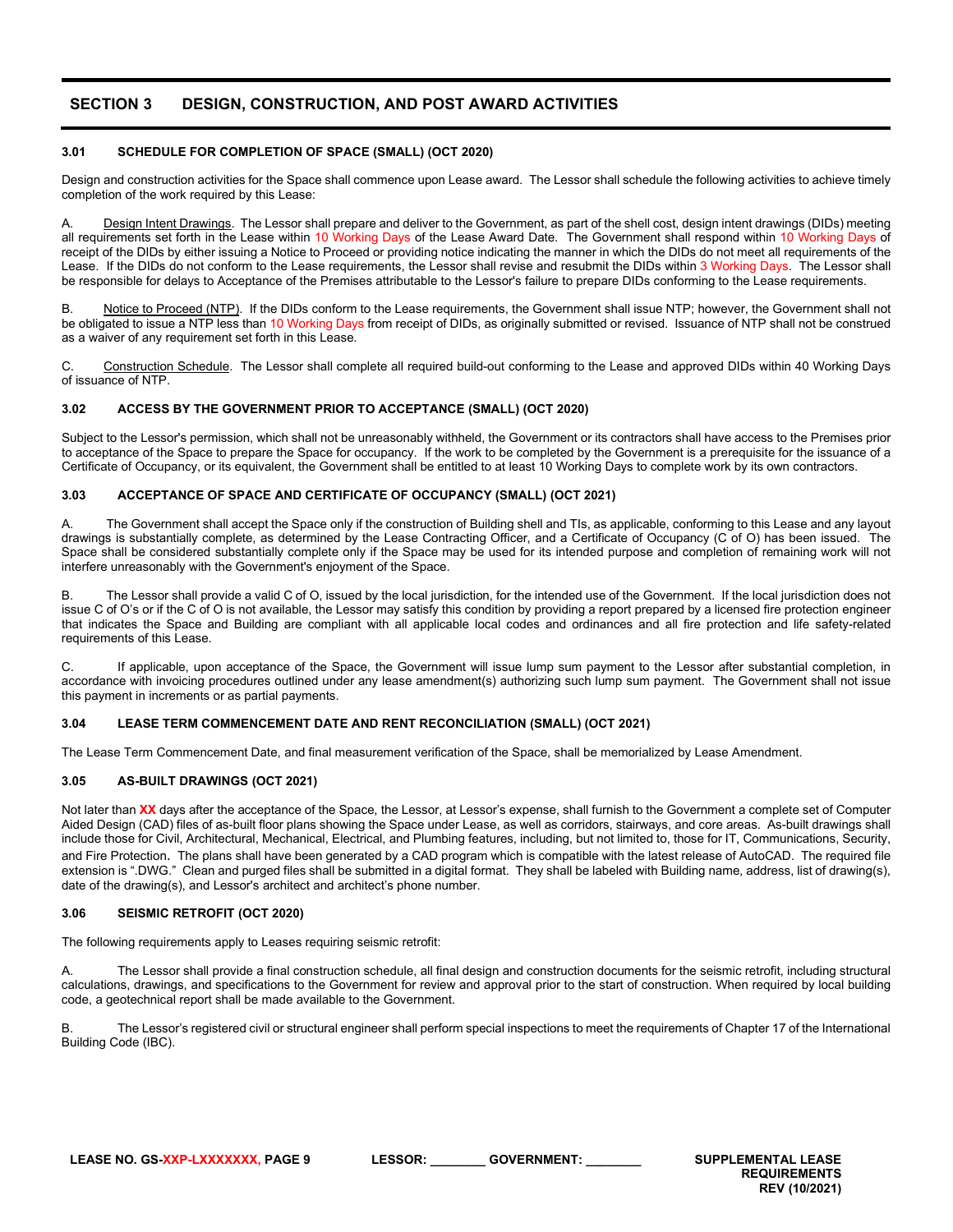C. For Leases requiring seismic retrofit, the Space will not be considered substantially complete until a Seismic Form E - Certificate of Seismic Compliance - Retrofitted Building, certifying that the Building meets the Basic Safety Objective of ASCE/SEI 41, executed by a registered civil or structural engineer, has been delivered to the LCO.

# <span id="page-9-0"></span>**3.07 GOVERNMENT PROJECT MANAGEMENT SYSTEM (OCT 2021)**

The Government may direct the Lessor to use the Government's designated project management system for post-award and post-occupancy activities. This includes, but is not limited to, design submittals (DIDs, CD, as-builts), schedule submissions, pricing proposals, reuse plans, commissioning plans, and product data sheets.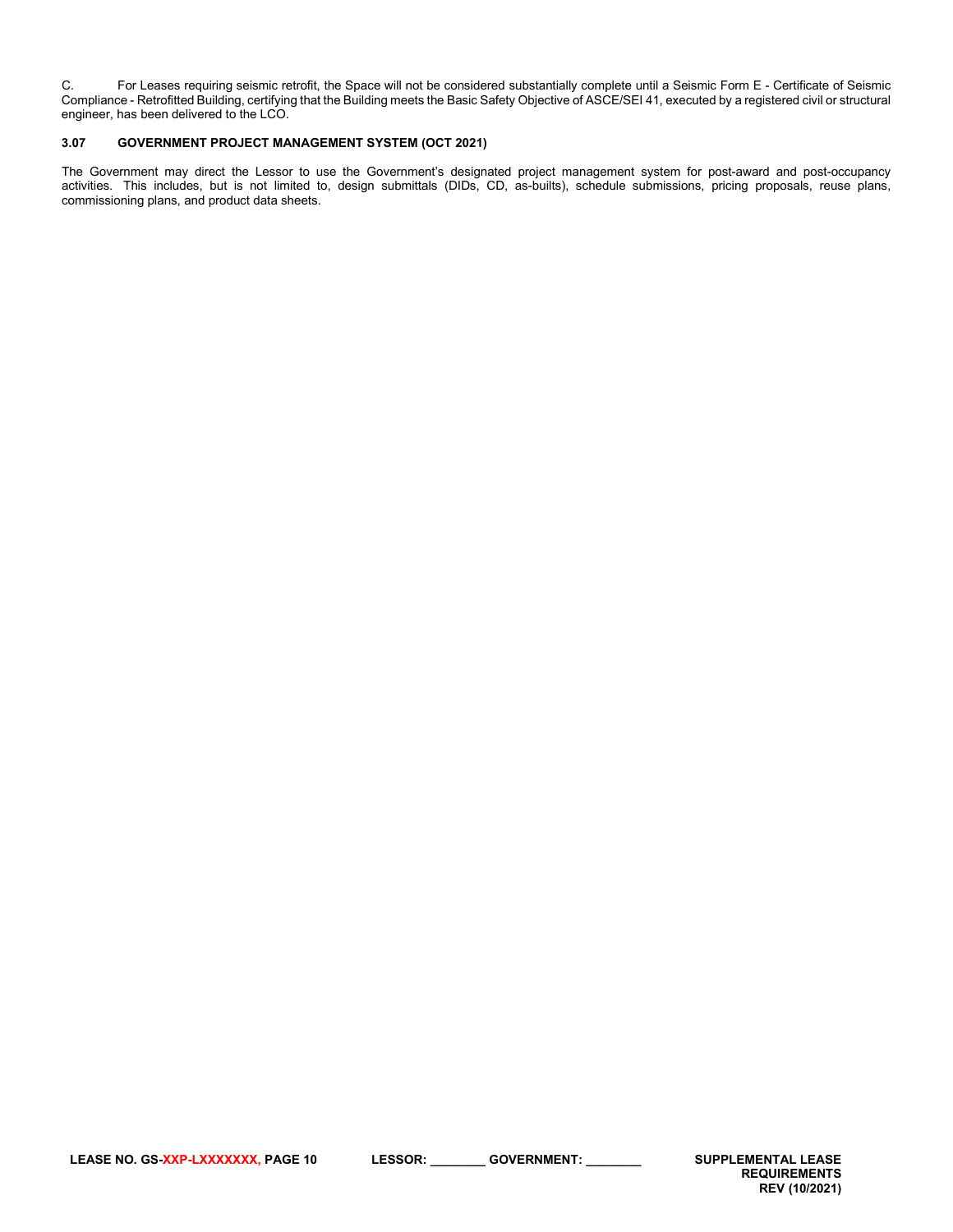# <span id="page-10-0"></span>**SECTION 4 TENANT IMPROVEMENT COMPONENTS**

#### **4.01 TENANT IMPROVEMENTS AND PRICING (SMALL) (SEP 2015)**

- <span id="page-10-1"></span>A. The Lease is a fully serviced, turnkey Lease with a fixed rent that covers all Lessor costs, including all demolition, shell upgrades, TIs, insurance, operating costs, taxes, parking, and security upgrades. Rent will be based upon a proposed rental rate per rentable square foot (RSF), limited by the offered rate and the maximum ABOA SF solicited under this RLP. The Tenant Improvements to be delivered by the Lessor will be based upon information provided with this Lease, The Lessor will be required to design and build the TIs and will be compensated for the TI costs through the rent. Offerors are encouraged to consider the use of existing fit-out and other improvements to minimize waste.
- B. The TI Unit Costs listed below will be used to make the adjustment for variances between turnkey pricing based on the agency specific requirements package (ASRs), and the approved design intent drawings. The prices quoted will also be used to order alterations during the first year of the Lease. The prices quoted shall be the cost to furnish, install, and maintain each item, unless otherwise specified. These prices may be indexed or renegotiated to apply to subsequent years of the Lease upon mutual agreement of the Lessor and the Government. Final rent calculations will be reconciled and the Lease will be amended after acceptance of the Space.
	- 1. The cost per linear foot of office subdividing ceiling-high partitioning.
	- 2. The cost per floor-mounted duplex electrical outlet.
	- 3. The cost per wall-mounted duplex electrical outlet.
	- 4. The cost per floor-mounted fourplex (double duplex) electrical outlet. .
	- 5. The cost per wall-mounted fourplex (double duplex) electrical outlet. .\_\_\_\_\_\_
	- 6. The cost per dedicated clean electrical computer receptacle. .
	- 7. The cost per floor-mounted telephone outlet.
	- 8. The cost per wall-mounted telephone outlet. . \_\_\_\_\_\_\_
	- 9. The cost per interior door...
- <span id="page-10-2"></span>C. The Government shall have the right to make lump sum payments for any or all TI work.

## **4.02 FINISH SELECTIONS (SMALL) (SEP 2015)**

The Lessor must consult with the Government prior to developing a minimum of three (3) options of coordinated finish samples. The finish options must be approved by GSA prior to installation. The Lessor may not make any substitutions.

#### <span id="page-10-3"></span>**4.03 WINDOW COVERINGS (SMALL) (OCT 2020)**

All exterior windows shall be equipped with window blinds in new or like new condition, as approved by the Government.

#### <span id="page-10-4"></span>**4.04 DOORS: SUITE ENTRY (SMALL) (OCT 2020)**

Suite entry doors shall be provided as part of the TIs and shall have a minimum clear opening of 32" wide x 84" high (per leaf). Doors shall meet the requirements of being a flush, solid core, 1-3/4-inch thick, wood door with a natural wood veneer face or an equivalent pre-approved by the Government. Hollow core wood doors are not acceptable. They shall be operable by a single effort; and shall meet the requirement of NFPA 101, Life Safety Code or the International Building Code (current as of the Lease Award Date). Doors shall be installed in a metal frame assembly which is primed and finished with a semi gloss oil-based paint finish that does not result in indoor air quality levels above 0.016 parts per million (ppm) of formaldehyde.

#### <span id="page-10-5"></span>**4.05 DOORS: INTERIOR (SMALL) (OCT 2019)**

Doors within the Space shall have a minimum clear opening of 32" wide x 80" high and shall be flush, solid core, wood with a natural wood veneer face or an equivalent door pre-approved by the LCO. They shall meet the requirements of NFPA 101, Life Safety Code or the International Building Code (current as of the Lease Award Date). Doors shall be installed in a metal frame assembly which is primed and finished with a semi-gloss oil-based paint finish and which do not result in indoor air levels above 0.016 parts per million (ppm) of formaldehyde.

## <span id="page-10-6"></span>**4.06 DOORS: HARDWARE (SMALL) (SEP 2015)**

Doors shall have door handles or door pulls with heavyweight hinges. All doors shall have corresponding doorstops (wall- or floor-mounted) and silencers. All door entrances leading into the Space from public corridors and exterior doors shall have automatic door closers. Doors designated by the Government shall be equipped with 5-pin, tumbler cylinder locks and strike plates. All locks shall be master keyed. Furnish at least two master keys for each lock to the Government. Any exterior entrance shall have a high security lock, with appropriate key control procedures, as determined by

| LEASE NO. GS-XXP-LXXXXXXX. PAGE 11 | .ESSOR: | <b>GOVERNMENT</b> | <b>SUPPLEMENTAL LEASE</b> |
|------------------------------------|---------|-------------------|---------------------------|
|------------------------------------|---------|-------------------|---------------------------|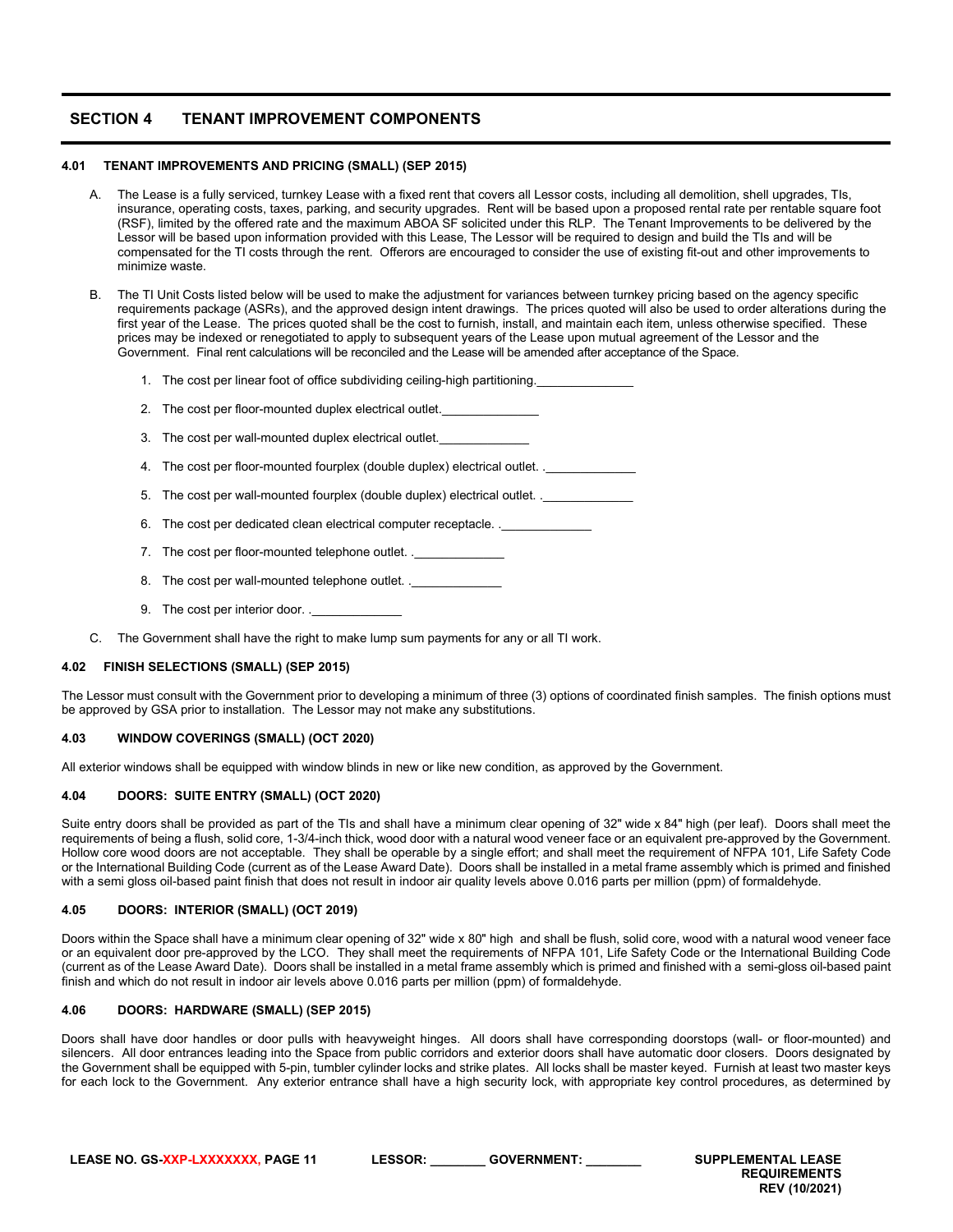Government specifications. Hinge pins and hasps shall be secured against unauthorized removal by using spot welds or pinned mounting bolts. The exterior side of the door shall have a lock guard or astragal to prevent tampering of the latch hardware. Doors used for egress only shall not have any operable exterior hardware. All security-locking arrangements on doors used for egress shall comply with requirements of NFPA 101 or the International Building Code current as of the Lease Award Date.

## <span id="page-11-0"></span>**4.07 PARTITIONS: SUBDIVIDING (SMALL) (OCT 2019)**

A. Office subdividing partitions shall comply with applicable building codes and local requirements and ordinances. Partitioning shall extend from the finished floor to the finished ceiling and shall be designed to provide a minimum sound transmission class (STC) of 37. They shall have a flame spread rating of 25 or less and a smoke development rating of 450 or less (ASTM E-84).

B. HVAC shall be rebalanced and lighting repositioned, as appropriate, after installation of partitions.

C. If installed in accordance with the "Automatic Fire Sprinkler System" and "Fire Alarm System" paragraphs, sprinklers and fire alarm notification appliances shall be repositioned as appropriate after installation of partitions to maintain the level of fire protection and life safety.

D. Partitioning requirements may be satisfied with existing partitions if they meet the Government's standards and layout requirements.

## <span id="page-11-1"></span>**4.08 PAINTING – TI (SMALL) (OCT 2020)**

Prior to acceptance, all surfaces within the Space which are designated by GSA for painting shall be newly finished in colors and type of paint acceptable to the Government.

## <span id="page-11-2"></span>**4.09 FLOOR COVERINGS AND PERIMETERS (SMALL) (OCT 2019)**

A. Unless otherwise specified, broadloom carpet or carpet tiles shall be installed in accordance with manufacturing instructions to lay smoothly and evenly throughout the Space. Floor perimeters at partitions shall have wood, rubber, vinyl, or carpet base.

B. The use of existing carpet may be approved by the Government; however, existing carpet shall be repaired, stretched, and cleaned before occupancy and shall meet the static buildup requirement as stated in the specifications below.

C. Any alternate flooring shall be pre-approved by the Government.

## D. SPECIFICATIONS FOR CARPET TO BE NEWLY INSTALLED OR REPLACED

- 1. Performance requirements for broadloom and modular tile.
	- a. Static: Less than or equal to 3.5 kV when tested by AATCC Test Method 134 (Step Test Option).
	- b. Flammability: Meets CPSC-FF-1-70, DOC-FF-1-70 Methenamine Tablet Test criteria.

c. Flooring Radiant Panel Test: Meets NFPA 253 Class I or II depending upon occupancy and fire code when tested under ASTM E-648 for glue down installation.

- d. Smoke Density: NBS Smoke Chamber Less than 450 Flaming Mode when tested under ASTM E-662.
- 2. Texture Appearance Retention Rating (TARR). Moderate; > 3.0 TARR.

## <span id="page-11-3"></span>**4.10 HEATING AND AIR CONDITIONING (SMALL) (SEP 2015)**

Provide individual thermostat control for office Space Areas that routinely have extended hours of operation shall be environmentally controlled through dedicated heating and air conditioning equipment. Portable space heaters are prohibited.

## <span id="page-11-4"></span>**4.11 ELECTRICAL: DISTRIBUTION (SMALL) (SEP 2015)**

A. All electrical outlets shall be installed in accordance with NFPA Standard 70.

B. The Lessor shall in all cases safely conceal outlets and associated wiring (for electricity, voice, and data) to the workstation(s) in a method acceptable to the Government.

## <span id="page-11-5"></span>**4.12 TELECOMMUNICATIONS: DISTRIBUTION AND EQUIPMENT (JUN 2012)**

Telecommunications floor or wall outlets shall be provided as part of the TIs. At a minimum, each outlet shall house one 4-pair wire jack for voice and one 4-pair wire jack for data. The Lessor shall ensure that all outlets and associated wiring, copper, coaxial cable, optical fiber, or other transmission medium used to transmit telecommunications (voice, data, video, Internet, or other emerging technologies) service to the workstation shall be safely concealed under raised floors, in floor ducts, walls, columns, or molding. All outlets/junction boxes shall be provided with rings and pull strings to facilitate the installation of cable. Some transmission medium may require special conduit, inner duct, or shielding as specified by the Government.

## <span id="page-11-6"></span>**4.13 TELECOMMUNICATIONS: LOCAL EXCHANGE ACCESS (AUG 2008)**

Provide sealed conduit to house the agency telecommunications system when required.

## <span id="page-11-7"></span>**4.14 DATA DISTRIBUTION (OCT 2020)**

**LEASE NO. GS-XXP-LXXXXXXX, PAGE 12 LESSOR: \_\_\_\_\_\_\_\_ GOVERNMENT: \_\_\_\_\_\_\_\_ SUPPLEMENTAL LEASE**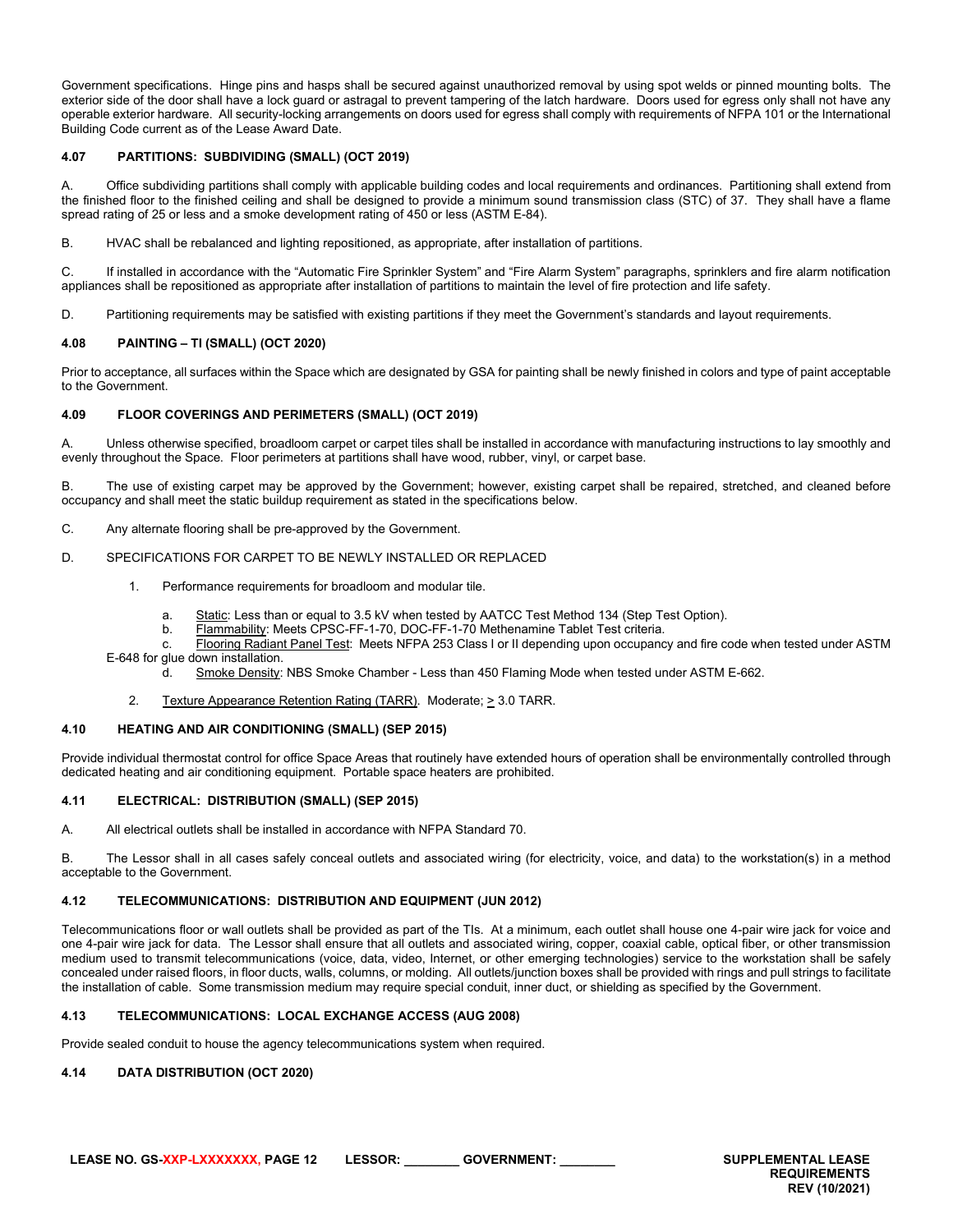The Lessor shall purchase and install data cable as part of the tenant improvements. The Lessor shall safely conceal data outlets and the associated wiring used to transmit data to workstations in floor ducts, walls, columns, or below access flooring. When cable consists of multiple runs, the Lessor shall provide ladder type or other acceptable cable trays to prevent cable coming into contact with suspended ceilings or sprinkler piping. Cable trays shall form a loop around the perimeter of the Space such that they are within a 30-foot horizontal distance of any single drop. If the Government chooses to purchase and install data cabling, then the Lessor shall provide, as part of the tenant improvements, outlets with rings and pull strings to facilitate the installation of the data cable.

## <span id="page-12-0"></span>**4.15 ELECTRICAL, TELEPHONE, DATA FOR SYSTEMS FURNITURE (OCT 2020)**

A. The Lessor shall provide as part of the TIs separate data, telephone, and electric junction boxes for the base feed connections to Government provided modular or systems furniture, when such feeds are supplied via wall outlets or floor penetrations. When overhead feeds are used, junction boxes shall be installed for electrical connections. Raceways shall be provided throughout the furniture panels to distribute the electrical, telephone, and data cable. The Lessor shall provide all electrical service wiring and connections to the furniture at designated junction points. Each electrical junction shall contain an 8-wire feed consisting of 3 general purpose 120-V circuits with 1 neutral and 1 ground wire, and a 120-V isolated ground circuit with 1 neutral and 1 isolated ground wire. A 20-ampere circuit shall have no more than 8 general purpose receptacles or 4 isolated ground "computer" receptacles.

B. The Lessor shall purchase and install data and telecommunications cable. Said cable shall be installed and connected to systems furniture by the Lessor/contractor with the assistance and/or advice of the Government or computer vendor. The Lessor shall provide wall mounted data and telephone junction boxes.. When cable consists of multiple runs, the Lessor shall provide ladder-type or other acceptable cable trays to prevent Government provided cable coming into contact with suspended ceilings or sprinkler piping. Cable trays shall form a loop around the perimeter of the Space such that they are within a 30-foot horizontal distance of any single drop. Said cable trays shall provide access to both telecommunications data closets and telephone closets. If the Government chooses to purchase and install data and telecommunications cabling, the Lessor shall provide, as part of the TI, outlets with rings and pull strings to facilitate the installation of the data cable.

C. The Lessor shall furnish and install suitably sized junction boxes near the "feeding points" of the furniture panels. All "feeding points" shall be shown on Government approved design intent drawings. The Lessor shall temporarily cap off the wiring in the junction boxes until the furniture is installed. The Lessor shall make all connections in the power panel and shall keep the circuit breakers off. The Lessor shall identify each circuit with the breaker number and shall identify the computer hardware to be connected to it. The Lessor shall identify each breaker at the panel and identify the devices that it serves.

D. The Lessor's electrical contractor must connect power poles or base feeds in the junction boxes to the furniture electrical system and test all pre-wired receptacles in the systems furniture. Other Government contractors will be installing the data cable in the furniture panels for the terminal and printer locations, installing the connectors on the terminal/printer ends of the cable, and continuity testing each cable. Work shall be coordinated and performed in conjunction with the furniture, telephone, and data cable installers. Much of this work may occur over a weekend on a schedule that requires flexibility and on-call visits. The Lessor must coordinate the application of Certification of Occupancy with furniture installation.

## <span id="page-12-1"></span>**4.16 LIGHTING: INTERIOR AND PARKING – TI (SMALL) (SEP 2015)**

FIXTURES: Any additional lighting fixtures and/or components required beyond what would have been provided under the paragraph, "Lighting: Interior and Parking – Shell (SMALL)"are part of the TIs.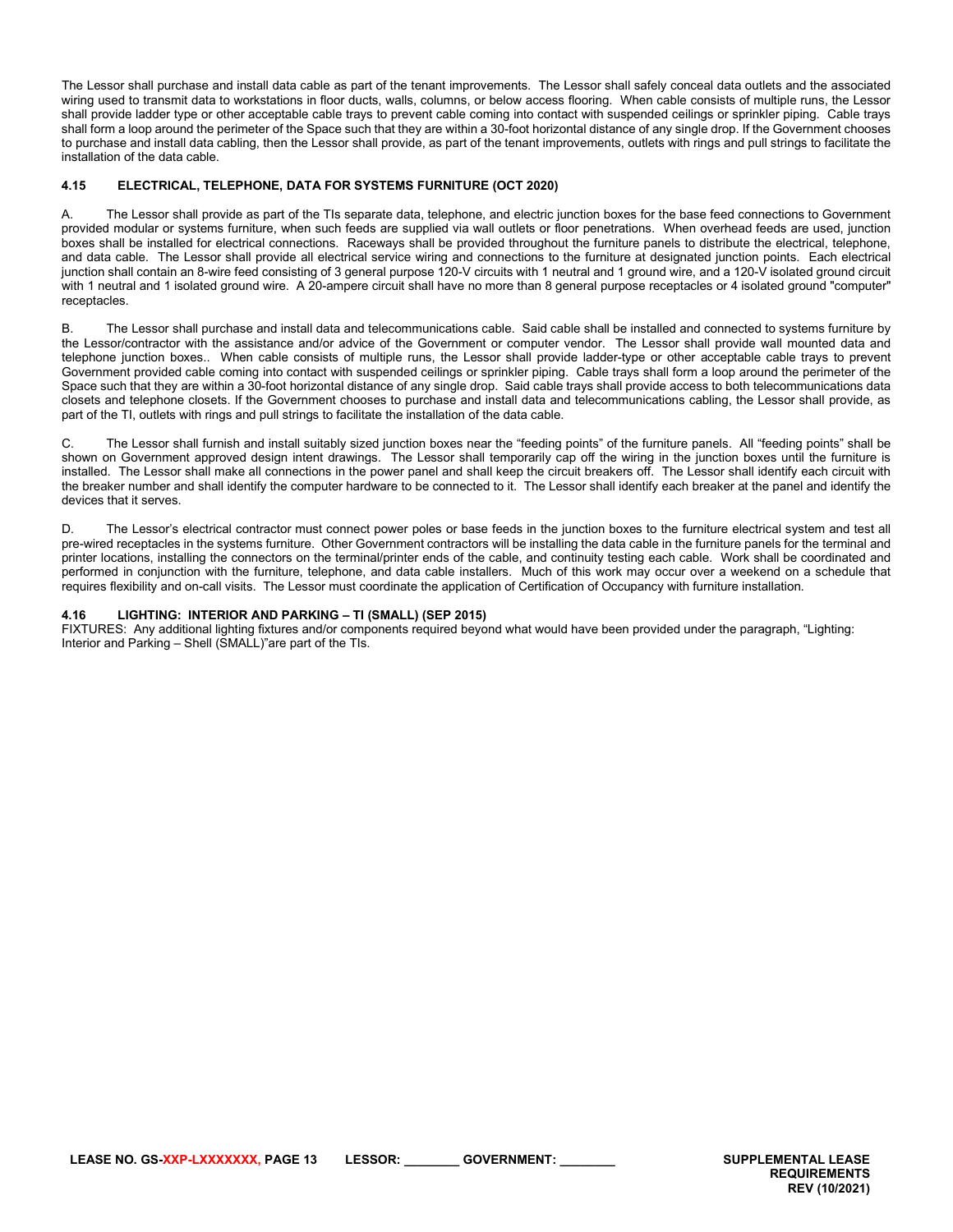# <span id="page-13-0"></span>**SECTION 5 UTILITIES, SERVICES, AND OBLIGATIONS DURING THE LEASE TERM**

#### <span id="page-13-1"></span>**5.01 PROVISION OF SERVICES, ACCESS, AND NORMAL HOURS (SMALL) (OCT 2020)**

The Government's normal hours of operations are established as **XX AM to XX PM**, Monday through Friday, with the exception of Federal holidays. Services, maintenance, and utilities shall be provided during these hours. The Government shall have access to the Premises and its Appurtenant Areas at all times without additional payment, including the use, during other than normal hours, of necessary services and utilities such as elevators, restrooms, lights, and electric power. Cleaning shall be performed during normal hours.

<span id="page-13-2"></span>**5.02 UTILITIES (APR 2011)**The Lessor is responsible for providing all utilities necessary for base Building and tenant operations as part of the rental consideration.

#### <span id="page-13-3"></span>**5.03 HEATING AND AIR CONDITIONING (SMALL) (OCT 2020)**

A. In all office areas, temperatures shall conform to local commercial equivalent temperature levels and operating practices in order to maximize tenant satisfaction. These temperatures shall be maintained throughout the leased Premises and service areas, regardless of outside temperatures, during the hours of operation specified in the Lease. The Lessor shall perform any necessary systems start-up required to meet the commercially equivalent temperature levels prior to the first hour of each day's operation. At all times, humidity shall be maintained below 60% relative humidity.

B. During non working hours, heating temperatures shall be set no higher than 55° Fahrenheit, and air conditioning shall not be provided except as necessary to return Space temperatures to a suitable level for the beginning of working hours. Thermostats shall be secured from manual operation by key or locked cage. A key shall be provided to the Government's designated representative.

C. Thermal comfort. During all working hours, Lessor shall comply with ANSI/ASHRAE Standard 55, Thermal Environmental Conditions for Human Occupancy that corresponds with how the Building's HVAC system was designed to perform. At a minimum, Lessor must meet ASHRAE Standard 55-2004.

D. Warehouse or garage areas require heating and ventilation only. Cooling of this Space is not required. Temperature of warehouse or garage areas shall be maintained at a minimum of 50° Fahrenheit.

E. The Lessor shall conduct HVAC system balancing after any HVAC system alterations during the term of the Lease and shall make a reasonable attempt to schedule major construction outside of office hours.

F. Normal HVAC systems' maintenance shall not disrupt tenant operations.

G. The Space shall have a Server room which shall receive cooling at all times (24 hrs a day, 365 days a year). The temperature of this room shall be maintained at **XX** degrees F, with humidity control not to exceed 60% relative humidity, regardless of outside temperature or seasonal changes.

H. In addition to the server room requirements stated above, the following areas shall receive HVAC at all times:

1.\_\_\_\_\_\_\_\_\_\_\_\_\_\_\_\_\_\_\_\_ 2.\_\_\_\_\_\_\_\_\_\_\_\_\_\_\_\_\_\_\_\_

I. The 24 hour, 365 days a year HVAC service(s) stated above shall be provided by the Lessor as part of the operating rent established under the Lease.

#### <span id="page-13-4"></span>**5.04 OVERTIME HVAC USAGE (SMALL) (SEP 2016)**

A. Overtime usage services may be ordered by the Government's authorized representative only at the rate prescribed in the Lease.

B. Failure to submit a proper invoice within 120 days of providing overtime utilities shall constitute a waiver of the Lessor's right to receive any payment for such overtime utilities pursuant to this Lease.

#### <span id="page-13-5"></span>**5.05 JANITORIAL SERVICES (SMALL) (OCT 2021)**

The Lessor shall maintain the Premises and all areas of the Property to which the Government has routine access, including high-touch surfaces (e.g., door knobs, light switches, handles, handrails, and elevator buttons) in a clean condition and shall provide supplies and equipment for the term of the Lease. The following schedule describes the level of services intended. Performance will be based on the LCO's evaluation of results, not the frequency or method of performance.

A. Daily. Empty trash receptacles. Sweep entrances, lobbies, and corridors. Spot sweep floors, and spot vacuum carpets. Clean drinking fountains. Sweep and damp mop or scrub restrooms. Clean all restroom fixtures and replenish restroom supplies. Dispose of all trash and garbage generated in or about the Building. Spray buff resilient floors in main corridors, entrances, and lobbies. Clean elevators and escalators. Remove carpet stains. Police sidewalks, parking areas, and driveways. Sweep loading dock areas and platforms. Clean glass entry doors to the Space. Clean all high-touch surfaces.

B. Three times a week. Sweep or vacuum stairs.

**LEASE NO. GS-XXP-LXXXXXXX, PAGE 14 LESSOR: \_\_\_\_\_\_\_\_ GOVERNMENT: \_\_\_\_\_\_\_\_ SUPPLEMENTAL LEASE**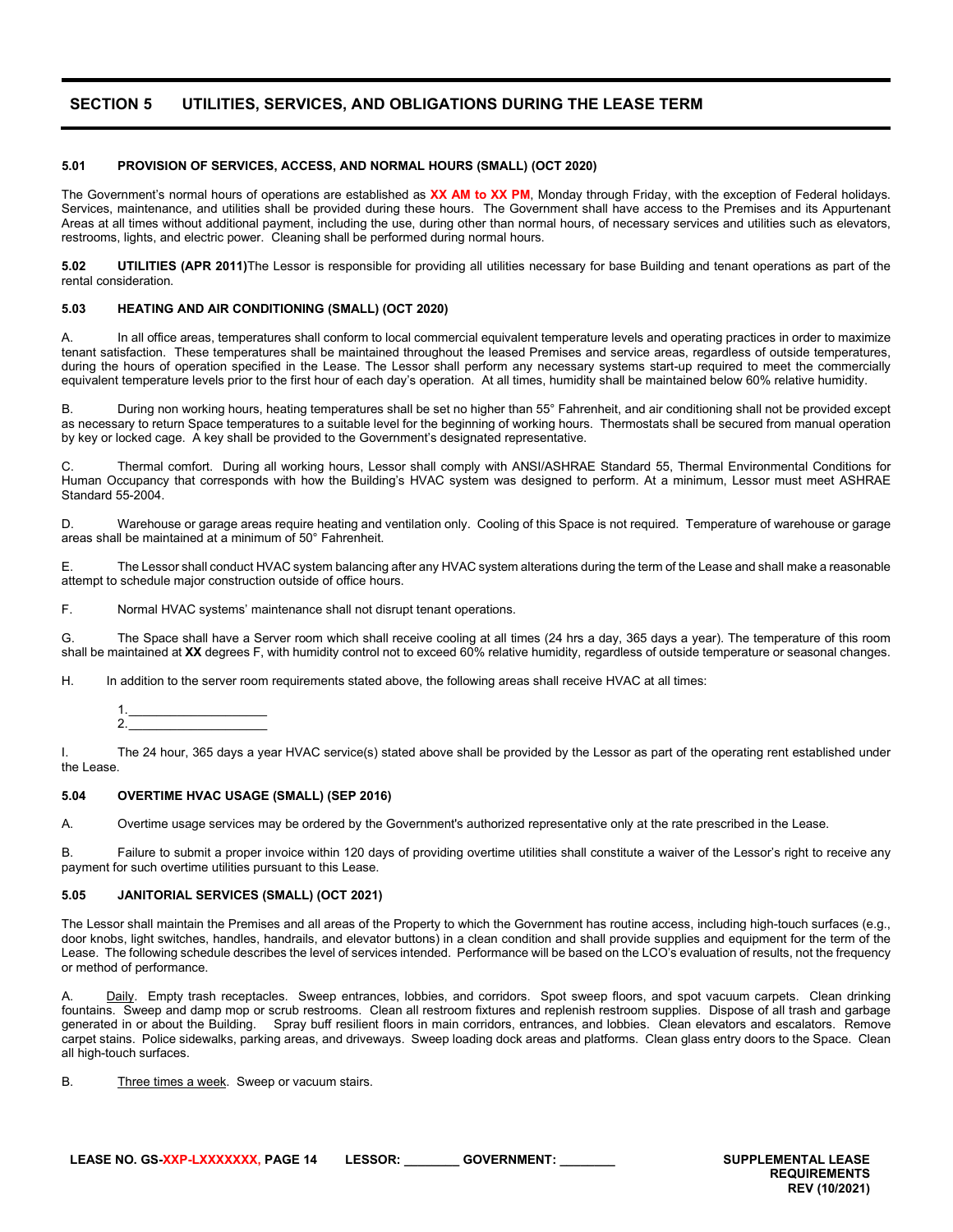C. Weekly. Damp mop and spray buff all resilient floors in restrooms and health units. Sweep sidewalks, parking areas, and driveways (weather permitting).

D. Every two weeks. Spray buff resilient floors in secondary corridors, entrance, and lobbies. Damp mop and spray buff hard and resilient floors in office Space.

E. Monthly. Completely sweep and/or vacuum carpets.

F. Twice a year. Wash all interior and exterior windows and other glass surfaces.

G. Every two years. Shampoo carpets in all offices and other non-public areas.

H. As required. Properly maintain plants and lawns. Provide initial supply, installation, and replacement of light bulbs, tubes, ballasts, and starters. Provide and empty exterior ash cans and clean area of any discarded cigarette butts. Remove snow and ice from entrances, exterior walks, and parking lots of the building by the beginning of the normal working hours and continuing throughout the day

I. Pest control. Control pests as appropriate, using Integrated Pest Management techniques, as specified by the U.S. Environmental Protection Agency at https://www.epa.gov/ipm/introduction-integrated-pest-management.

## <span id="page-14-0"></span>**5.06 MAINTENANCE OF PROVIDED FINISHES (SMALL) (SEP 2015)**

Paint, wall coverings. Lessor shall maintain all wall coverings and high performance paint coatings in "like new" condition for the life of the Lease. All painted surfaces, shall be repainted at the Lessor's expense, including the moving and returning of furnishings, any time during the occupancy by the Government if the paint is peeling or permanently stained, except where damaged due to the negligence of the Government. All work shall be done after normal working hours as defined elsewhere in this Lease.

## B. Carpet and flooring.

- 1. Except when damaged by the Government, the Lessor shall repair or replace flooring at any time during the Lease term when:
	- a. Backing or underlayment is exposed;
	- b. There are noticeable variations in surface color or texture;
	- c. It has curls, upturned edges, or other noticeable variations in texture;<br>d. Tiles are loose: or
	- Tiles are loose; or,
	- e. Tears or tripping hazards are present.

2. Repair or replacement shall include the moving and returning of furnishings, including disassembly and reassembly of systems furniture per manufacturer's warranty, if necessary. Work shall be performed after normal hours.

# <span id="page-14-1"></span>**5.07 IDENTITY VERIFICATION OF PERSONNEL (OCT 2021)**

A. The Government reserves the right to verify identities of personnel with routine and/or unaccompanied access to the Government's Space, including both pre and post occupancy periods. The Lessor shall comply with GSA personal identity verification requirements, identified in the CIO P 2181.1 GSA HSPD-12 Personal Identity Verification and Credentialing Handbook. The Lessor can find the CIO policy and additional information at *[HTTP://WWW.GSA.GOV/HSPD12](http://www.gsa.gov/hspd12)*. This policy requires the Government to conduct background investigations and make HSPD-12 compliant suitability determinations for all persons with routine or unaccompanied access to Government leased Space. By definition, this includes at a minimum each employee of the Lessor, as well as employees of the Lessor's contractors or subcontractors who will provide building operating services requiring routine access to the Government's leased Space for a period greater than 6 months. The Government may also require this information for the Lessor's employees, contractors, or subcontractors who will be engaged to perform alterations or emergency repairs in the Government's Space.

B. Application Process: The background investigation will be done using the Government's prescribed process. The Lessor must provide information on each of their contractor/personnel meeting the above criteria to the Government, whereupon each identified contractor/personnel will be notified with instructions for completing the identity verification application within a given time frame. The application process will include completing supplemental information forms that must be inputted into the identity verification system in order for the application to be considered complete. Additionally, the Lessor must ensure prompt completion of the fingerprint process for their contractor/personnel. Email notifications will be sent with instructions on the steps to be taken to schedule an appointment for fingerprinting at an approved regional location along with instructions on how to complete the background investigation application.

C. The Lessor must ensure the Lease Contracting Officer (or the Lease Contracting Officer's designated representative) has all of the requested documentation timely to ensure the completion of the investigation.

D. Based on the information furnished, the Government will conduct background investigations. The Lease Contracting Officer will advise the Lessor in writing if a person fails the investigation, and, effective immediately, that person will no longer be allowed to work or be assigned to work in the Government's Space.

E. Throughout the life of the Lease, the Lessor shall provide the same data for any new employees, contractors, or subcontractors who will be assigned to the Government's Space in accordance with the above criteria. In the event the Lessor's contractor or subcontractor is subsequently replaced, the new contractor or subcontractor is not required to have persons re-apply who were cleared through this process while associated with the former contractor or subcontractor in accordance with GSA policy. The Lessor shall require each cleared person to re-apply and obtain a new clearance in accordance with GSA policy.

**LEASE NO. GS-XXP-LXXXXXXX, PAGE 15 LESSOR: \_\_\_\_\_\_\_\_ GOVERNMENT: \_\_\_\_\_\_\_\_ SUPPLEMENTAL LEASE**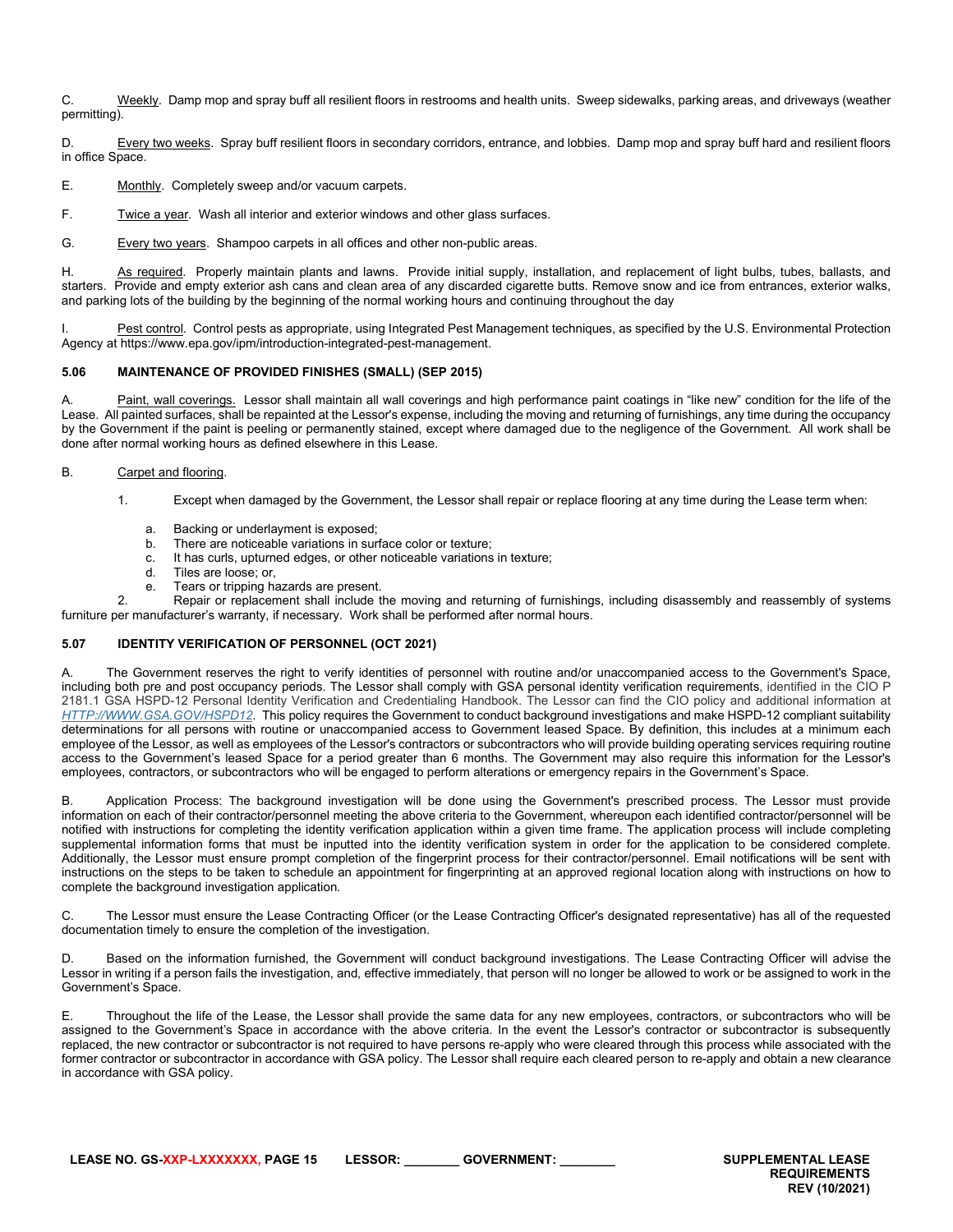F. The Lessor is accountable for not allowing contractors to start work without the successful completion of the appropriate background investigation as required by GSA policy.

G. Access Card Retrieval/Return: Upon an Entry on Duty notification, the Government will issue a Personal Identity Verification (PIV) credential that is sometimes referred to as a GSA Access card. Lessors are responsible for all PIV credential issued to their contractors/personnel pursuant to this Lease. Lessors are specifically responsible for ensuring that all GSA PIV access cards are returned to the Lease Contracting Officer or their designee whenever their employees or a contractor no longer require access to the Space (such as when no longer needed for contract performance, upon completion of the Contractor employee's employment, and upon contract completion or termination). Additionally, the Lessor must notify the Lease Contracting Officer or their designee whenever a GSA PIV Access card is lost or stolen in which event the Lessor may be responsible for reimbursing the Government for replacement credentials at the current cost per PIV HSPD12 credential. Unreturned PIV Access cards will be considered as lost or stolen cards.<br>H. The

The Government reserves the right to conduct additional background checks on Lessor personnel and contractors with routine access to Government leased Space throughout the term of the Lease to determine who may have access to the Premises.

I. The Lease Contracting Officer may delay final payment under a contract if the Contractor fails to comply with these requirements.

J. The Lessor shall insert this paragraph in all subcontracts when the subcontractor is required to have physical access to a federally controlled facility or access to a federal information system.

## <span id="page-15-0"></span>**5.08 RANDOLPH-SHEPPARD COMPLIANCE (SMALL) (SEP 2015)**

The Government may provide vending machines within the Government's leased area under the provisions of the Randolph-Sheppard Act (20 USC 107 et. seq.). During the term of the Lease, the Lessor may not establish vending facilities within the leased Space that will compete with any Randolph-Sheppard vending facilities.

## <span id="page-15-1"></span>**5.09 INDOOR AIR QUALITY (OCT 2019)**

A. The Lessor shall control airborne contaminants at the source and/or operate the Space in such a manner that indoor air quality action limits identified in the PBS Desk Guide for Indoor Air Quality Management (Companion to GSA Order PBS 1000.8), OSHA regulatory limits, and generally accepted consensus standards are not exceeded.

B. The Lessor shall avoid the use of products containing toxic, hazardous, carcinogenic, flammable, or corrosive ingredients as determined from the product label or manufacturer's safety data sheet. The Lessor shall use available odor-free or low odor products when applying paints, glues, lubricants, and similar wet products. When such equivalent products are not available, lessor shall use the alternate products outside normal working hours. Except in an emergency, the Lessor shall provide at least 72 hours advance notice to the Government before applying chemicals or products with noticeable odors in occupied Spaces and shall adequately ventilate those Spaces during and after application.

C. The Lessor shall serve as first responder to any occupant complaints about indoor air quality (IAQ). The Lessor shall promptly investigate such complaints and implement the necessary controls to address each complaint. Investigations shall include testing as needed, to ascertain the source and severity of the complaint.

D. The Government reserves the right to conduct independent IAQ assessments and detailed studies in Space that it occupies, as well as in space serving the Space (e.g., common use areas, mechanical rooms, HVAC systems, etc.). The Lessor shall assist the Government in its assessments and detailed studies by:

- 1. Making available information on Building operations and Lessor activities;
- 2. Providing access to Space for assessment and testing, if required; and<br>3 **by Implementing corrective measures** required by the LCO. The Less

Implementing corrective measures required by the LCO. The Lessor shall take corrective action to correct any tests or measurements that do not meet GSA policy action limits in the PBS Desk Guide for Indoor Air Quality Management (Companion to GSA Order PBS 1000.8), OSHA regulatory limits, and generally accepted consensus standards.

E. The Lessor shall provide to the Government safety data sheets (SDS) upon request for the following products prior to their use during the term of the Lease: adhesives, caulking, sealants, insulating materials, fireproofing or firestopping materials, paints, carpets, floor and wall patching or leveling materials, lubricants, clear finish for wood surfaces, janitorial cleaning products, pesticides, rodenticides, and herbicides. The Government reserves the right to review such products used by the Lessor within the Space, common building areas, ventilation systems and zones serving the Space, and the area above suspended ceilings and engineering space in the same ventilation zone as the Space.

F. The Lessor shall use high efficiency (HEPA) filtration vacuums for cleaning and minimum MERV 10 rated ventilation system filtration whenever feasible.

G. The Lessor is encouraged to comply with best practices outlined in Appendix D- Indoor Air Quality in GSA Leased Facilities (Best Practices) within the PBS Desk Guide for Indoor Air Quality Management (Companion to GSA Order PBS 1000.8).

## <span id="page-15-2"></span>**5.10 RADON IN AIR (OCT 2016)**

If Space planned for occupancy by the Government is on the second floor above grade or lower, the Lessor shall, prior to occupancy, test the leased Space for 2 days to 3 days using charcoal canisters. The Lessor is responsible to provide Space in which radon levels in air are below the GSA action levels of 4 picoCuries per liter (pCi/L) for childcare and 25 pCi/L for all other space. After the initial testing, a follow-up test for a minimum of 90 days using alpha track detectors shall be completed. For further information on radon, go to: HTTPS://WWW.EPA.GOV/RADON.

## <span id="page-15-3"></span>**5.11 RADON IN WATER (JUN 2012)**

**LEASE NO. GS-XXP-LXXXXXXX, PAGE 16 LESSOR: \_\_\_\_\_\_\_\_ GOVERNMENT: \_\_\_\_\_\_\_\_ SUPPLEMENTAL LEASE**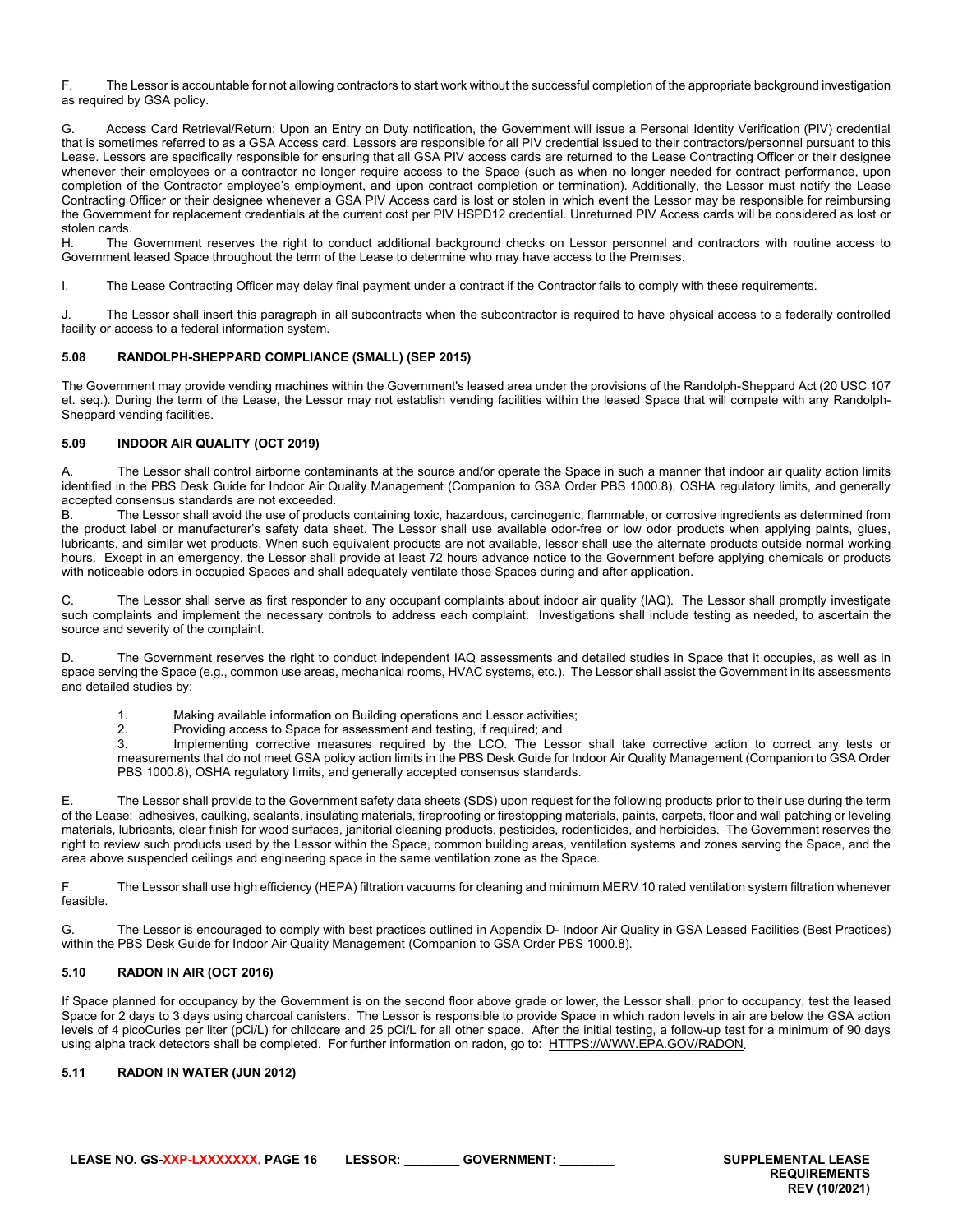A. If the water source is not from a public utility, the Lessor shall demonstrate that water provided to the Premises is in compliance with EPA requirements and shall submit certification to the LCO prior to the Government occupying the Space.

B. If the EPA action level is reached or exceeded, the Lessor shall institute appropriate abatement methods which reduce the radon levels to below this action.

## <span id="page-16-0"></span>**5.12 HAZARDOUS MATERIALS (SEP 2013)**

A. The leased Space shall be free of hazardous materials, hazardous substances, and hazardous wastes, as defined by and according to applicable Federal, state, and local environmental regulations. Should there be reason to suspect otherwise, the Government reserves the right, at Lessor's expense, to require documentation or testing to confirm that the Space is free of all hazardous materials.

B. Lessor shall, to the extent of its knowledge, notify Government of the introduction of any hazardous materials onto the Property by Lessor or others, including but not limited to, co-tenants occupying Space in the Building.

# <span id="page-16-1"></span>**5.13 MOLD (SMALL) (OCT 2021)**

A. Actionable mold is either visible mold or airborne mold of types and concentrations in excess of that found in the local outdoor air or nonproblematic control areas elsewhere in the same building, whichever is lower.

B. The Lessor shall provide Space to the Government that is free from actionable mold and free from any conditions, such as ongoing water leaks or moisture infiltration, that reasonably can be anticipated to permit the growth of actionable mold or are indicative of the possibility that actionable mold will be present (indicators). Ventilation zones serving the Space shall also be free of actionable mold. The Lessor shall safely remediate all actionable mold in accordance with methods identified in "Mold Remediation in Schools and Commercial Buildings" (EPA 402-K-01-001, September 2008 or ANSI/IICRC S520-2015 Standard for Professional Mold Remediation) and all applicable state laws pertaining to mold remediation practices.

## <span id="page-16-2"></span>**5.14 OCCUPANT EMERGENCY PLANS (OCT 2020)**

The Lessor is required to cooperate, participate and comply with the development and implementation of the Government's Occupant Emergency Plan (OEP) and a supplemental Shelter-in Place (SIP) Plan. Periodically, the Government may request that the Lessor assist in reviewing and revising its OEP and SIP. The Plan, among other things, will include evacuation procedures and an annual emergency evacuation drill, emergency shutdown of air intake procedures, and emergency notification procedures for the Lessor's Building engineer or manager, Building security, local emergency personnel, and Government agency personnel..